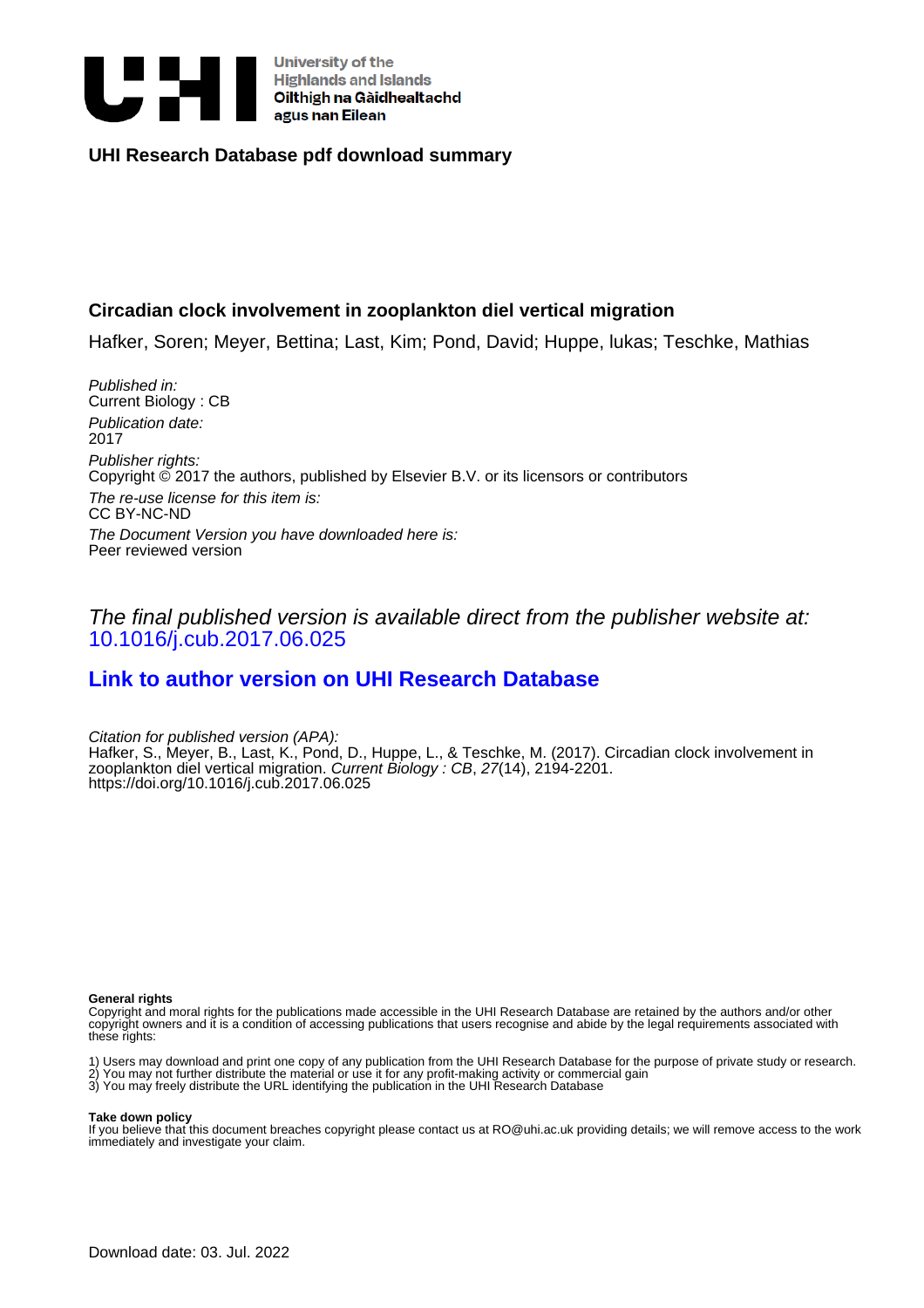1 Circadian clock involvement in zooplankton diel vertical migration

- 3 N. Sören Häfker<sup>1,2,\*,†</sup>, Bettina Meyer<sup>1,2,3,\*</sup>, Kim S. Last<sup>4</sup>, David W. Pond<sup>4</sup>, Lukas Hüppe<sup>2</sup>,
- 4 Mathias Teschke<sup>1,\*</sup>
- 5
- <sup>1</sup> 6 Alfred Wegener Institute Helmholtz Centre for Polar and Marine Research, Am
- 7 Handelshafen 12, 27570 Bremerhaven, Germany
- 8 <sup>2</sup> Carl von Ossietzky University, Ammerländer Heerstraße 114-118, 26129 Oldenburg,
- 9 Germany
- <sup>3</sup> Helmholtz Institute for Functional Marine Biodiversity at the University of Oldenburg,
- 11 Germany, www.hifmb.de
- <sup>4</sup> 12 <sup>4</sup> Scottish Association for Marine Science, Oban, Argyll PA37 1QA, UK
- \* 13 Correspondence: shaefker@awi.de, bmeyer@awi.de, mteschke@awi.de
- 14 <sup>†</sup> Lead author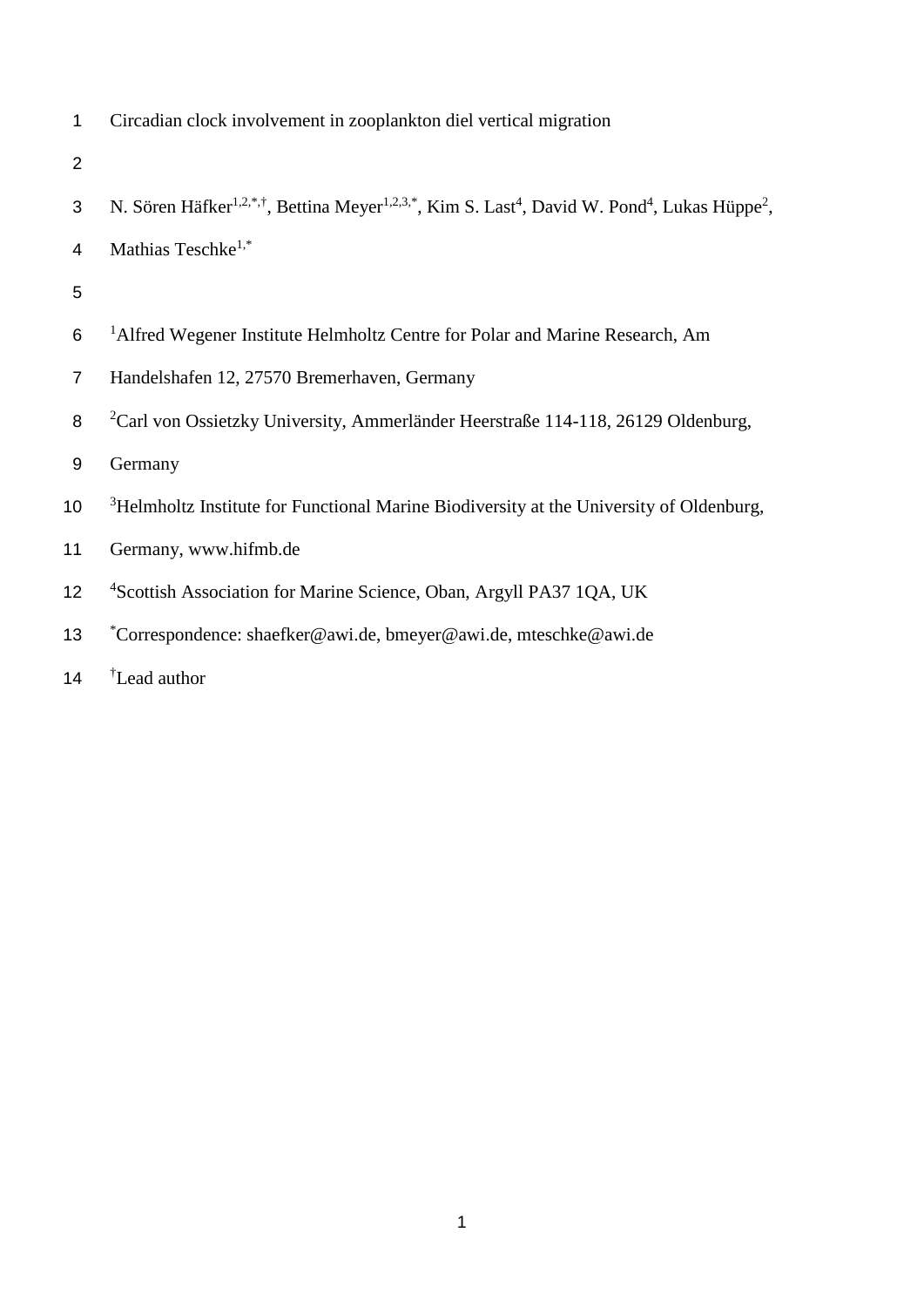### Summary

 Biological clocks are a ubiquitous ancient and adaptive mechanism enabling organisms to anticipate environmental cycles and to regulate behavioral and physiological processes accordingly [1]. Whilst terrestrial circadian clocks are well understood, knowledge of clocks in marine organisms is still very limited [2–5]. This is particularly true for abundant species displaying large-scale rhythms like diel vertical migration (DVM) that contribute significantly to shaping their respective ecosystems [6]. Here, we describe exogenous cycles and endogenous rhythms associated with DVM of the ecologically important and highly abundant planktic copepod *Calanus finmarchicus*. In the laboratory, *C. finmarchicus* shows circadian rhythms of DVM, metabolism, and most core circadian clock genes (*clock*, *period1*, *period2*, *timeless*, *cryptochrome2*, *clockwork orange*). Most of these genes also cycle in animals assessed in the wild though expression is less rhythmic at depth (50-140 m) relative to shallow caught animals (0-50 m). Further, peak expressions of clock genes generally occurred at either sunset or sunrise, coinciding with peak migration times. Including one of the first field investigations of clock genes in a marine species [5,7] this study couples clock gene measurements with laboratory and field data on DVM. While the mechanistic connection remains elusive, our results imply a high degree of causality between clock gene expression and one of the planet's largest daily migration of biomass. We thus suggest that the circadian clocks increase zooplankton fitness by optimizing the temporal trade-off between feeding and predator avoidance especially when environmental drivers are weak or absent [8].

 Key words: *Calanus finmarchicus*, circadian clock, clock genes, diel vertical migration, respiration, zooplankton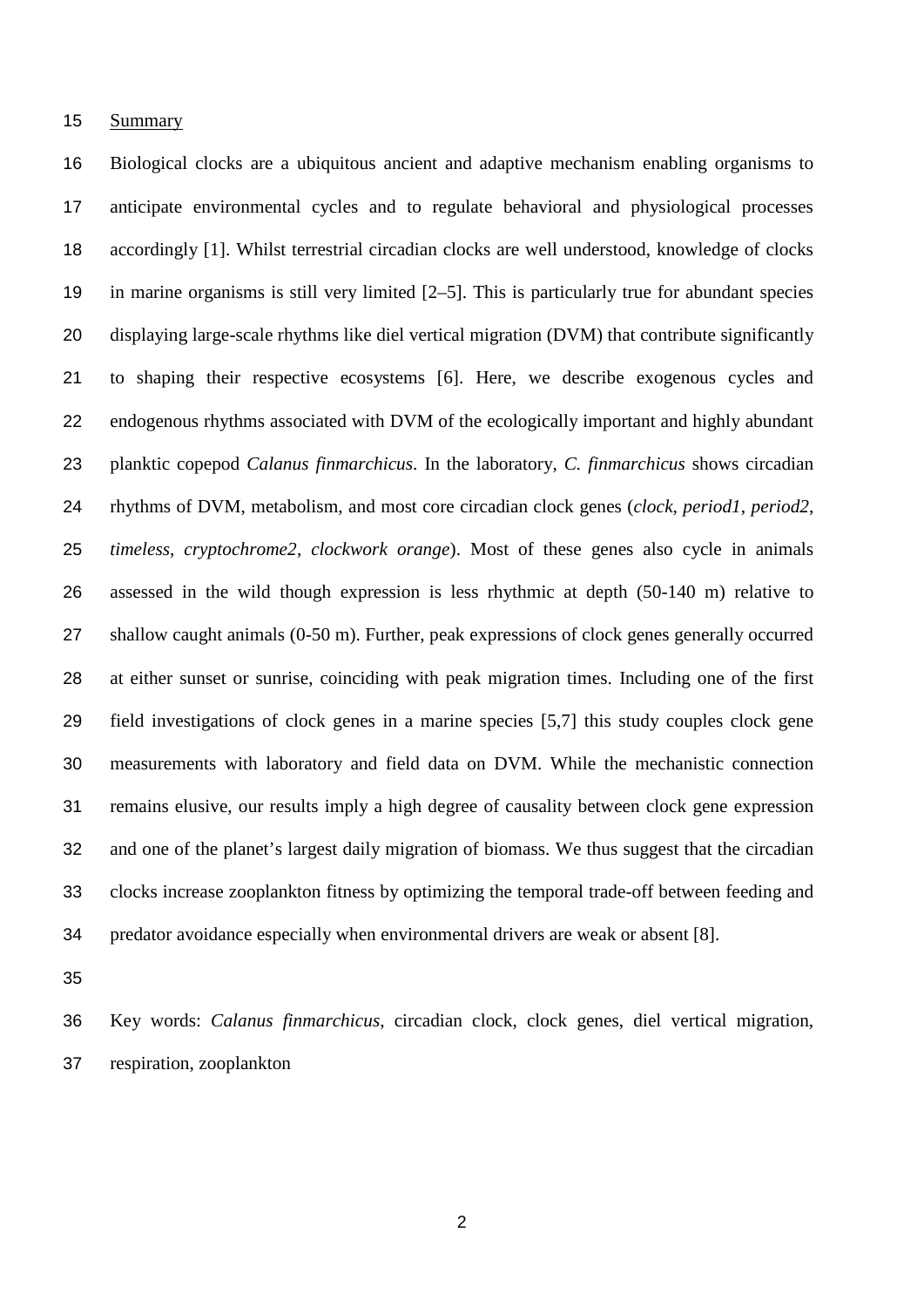#### Results & Discussion

 Diel vertical migration (DVM) in one of the most abundant and ecologically important marine copepods, *Calanus finmarchicus*, is paralleled by endogenous circadian rhythmicity at behavioral, physiological and molecular levels. In the laboratory, copepods collected from an actively migrating field population showed endogenous rhythms of swimming, respiration and core circadian clock gene oscillations under constant darkness. In the field, most clock gene oscillations mimicked laboratory findings with some genes becoming less rhythmic in animals collected from depth. Peaks of gene expression follow sunset/sunrise, the periods of greatest vertical migrations over the solar day. Our data indicates that circadian timekeeping is an important component of DVM and particularly adaptive at maintaining migratory rhythmicity in habitats where the principle exogenous driver of DVM, light, is limiting.

 DVM of marine zooplankton is one of the most profound coordinated movements of organisms on the planet. It contributes fundamentally to ecological interactions in both marine and freshwater habitats [9], and to global biogeochemical cycles [10]. DVM also structures predator prey-interactions, since increased predation risk from visually hunting predators drives zooplankton to depths during the day, whilst at night they return to the surface to feed [8]. Current mechanistic knowledge of DVM suggests that diel light changes are the main environmental cue of migration behavior [11]. However, paradoxically DVM still occurs in deepwater habitats or at high latitudes during the winter where light is limiting suggesting alternative control mechanisms [12–15].

 In terrestrial organisms, endogenous temporal synchronization is achieved by a circadian clock cellular machinery involving an intricate network of gene/protein feedback loops that 60 create a cycle of  $\sim$ 24 h length [16]. The clock is primarily entrained by light to ensure synchronization with the environment and is a potent tool of rhythm regulation controlling diel activity patterns [17]. However, studies addressing the role of molecular clock mechanisms in marine organisms are scarce [2–4,6], primarily due to the non-model nature of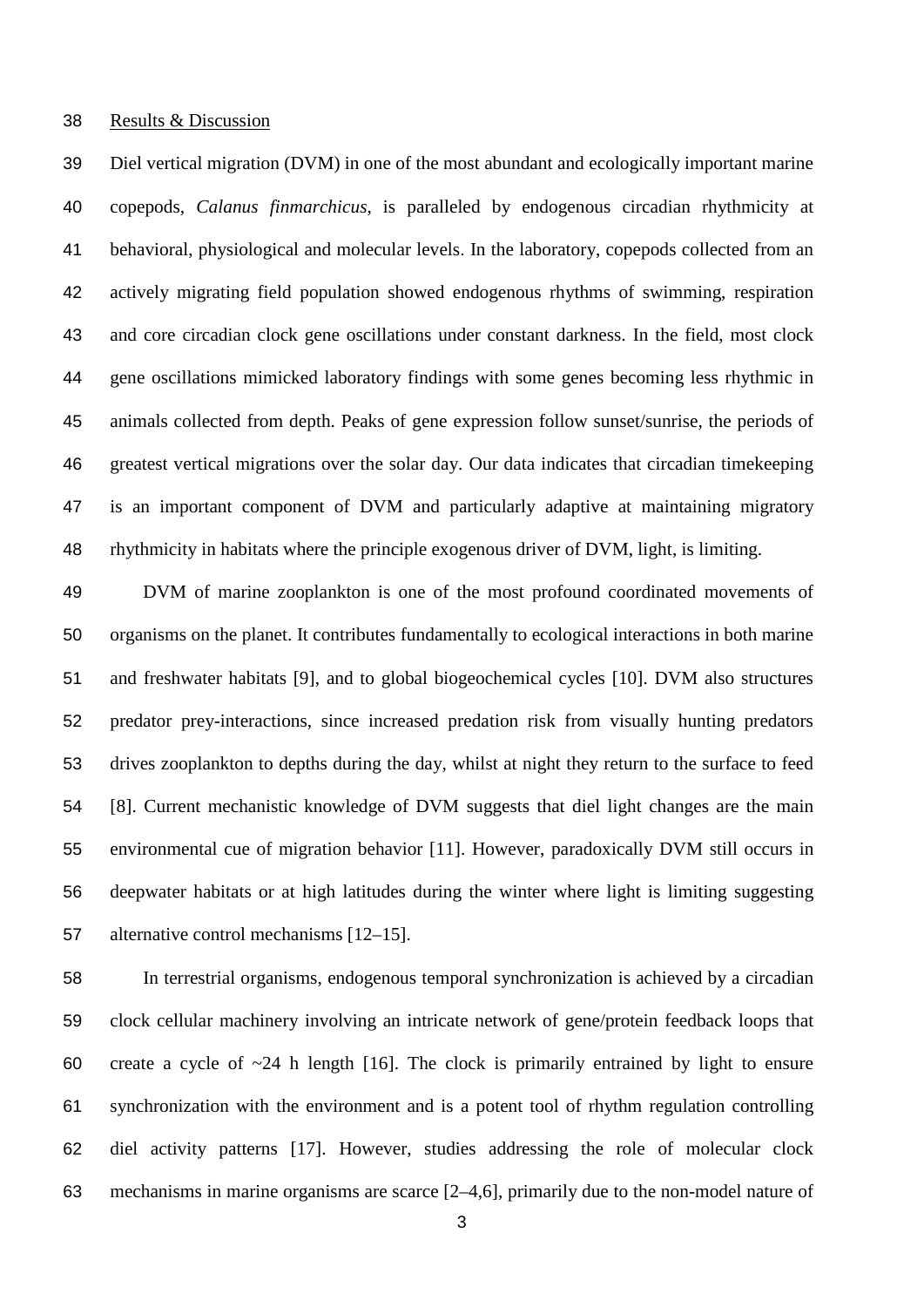most marine species and a lack of genetic resources. Furthermore, marine organisms are often difficult to maintain in the laboratory and sampling them in the field is often expensive and labor intensive. However, understanding marine clock mechanisms, especially in key ecological species, is crucial to predicting how the rhythmic life of these organisms may be affected by changes in environmental conditions [18].

 Copepods occupy a central position in marine pelagic food webs, providing an important energy source for their predators [19]. *C. finmarchicus* accumulates large lipid reserves [20] and is the main link between phytoplankton and higher trophic levels in the North Atlantic thereby sustaining one of the world's most productive fisheries [21]. It is well recognized that *C. finmarchicus* undergoes DVM [22] and recently published transcriptomic resources [23,24] make it an ideal model to examine the molecular clock machinery.

Vertical migration in the field

 To determine DVM of copepods in their natural environment an acoustic mooring was 78 deployed in Loch Etive in the Bonawe deep (~145 m), UK (56°45´N, 5°18´W, Fig. S1). Acoustic Doppler Current Profilers (ADCPs) generated backscatter profiles as sound scattering layers representing the vertical distribution of zooplankton biomass. The ADCP generated data indicated clear DVM behavior of zooplankton with near 24 h periodicity during the field campaign (May 2015) (Fig. 1). The main scattering layer was located in the upper 40 m depth at night, whereas during daytime this was typically between 40 and 80 m depth. The timing of the upward and downward migrations coincided closely with the time of 85 local sunset  $(20:12)$  and sunrise  $(4:24)$ .

 *C. finmarchicus* is the dominant zooplankton species in Loch Etive [25]. As such, the recorded DVM signals were assumed to primarily reflect the vertical migration of *C. finmarchicus*. This assumption was supported by net catches (data not shown) that established high abundance of these animals in the water column during ADCP recordings.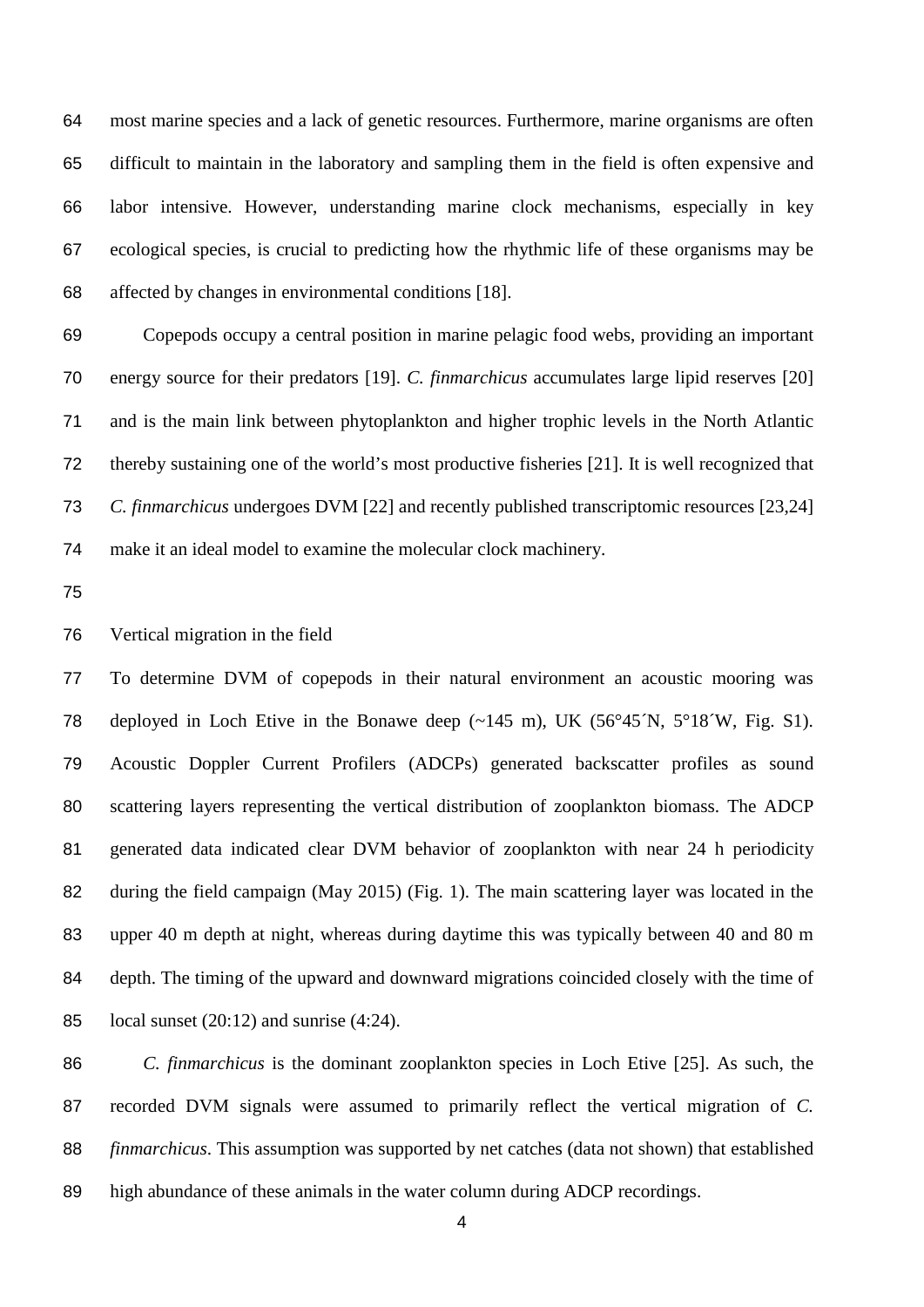DVM behavior and respiration were determined in *C. finmarchicus* collected from Loch Etive, to investigate if the cyclic migrations observed in the field also persist under entrained and constant laboratory conditions. The animals were exposed to a simulated light-dark (LD) photoperiod (LD 16 h: 8 h) mimicking field conditions, followed by constant darkness (DD). The copepods exhibited 24 h cycling in DVM under LD and near 24 h rhythms under DD conditions with clear downward movement in the subjective morning (Fig.2A, Tab.S1). These data clearly suggest an endogenous circadian regulation of DVM behavior. The rapid evening ascent and morning descent under LD, with light triggering a direct negative phototactic response, contrasted with the more gradual depth change and lower amplitude rhythm under DD, which dampened over time. Endogenous DVM rhythms have previously been described for zooplankton species and several of these studies also reported lower amplitude DVM rhythms under DD [26,27]. While some of these studies found more robust endogenous rhythms of zooplankton DVM than detailed here, direct comparisons are not appropriate as DVM differ between species and life stages [22]. Nevertheless, the persistence of DVM in copepods under constant darkness strongly suggests circadian clock involvement.

 Swimming during vertical migration requires energy and is therefore accompanied by increased metabolic activity [28]. Respiration experiments revealed that oxygen consumption under LD increased in *C. finmarchicus* during the late afternoon/early night, a pattern repeated over the subsequent two days under DD (Fig.2B, Tab.S1). While the peak respiration 111 in the second night between the two DD days was phase delayed by ~8 hours toward the late night, peak respiration was once again in phase by the last night of the experiment suggesting that the endogenous rhythm was still running "on time". The delay initially observed under DD could be related to the transition from LD to constant darkness constituting "after-effects"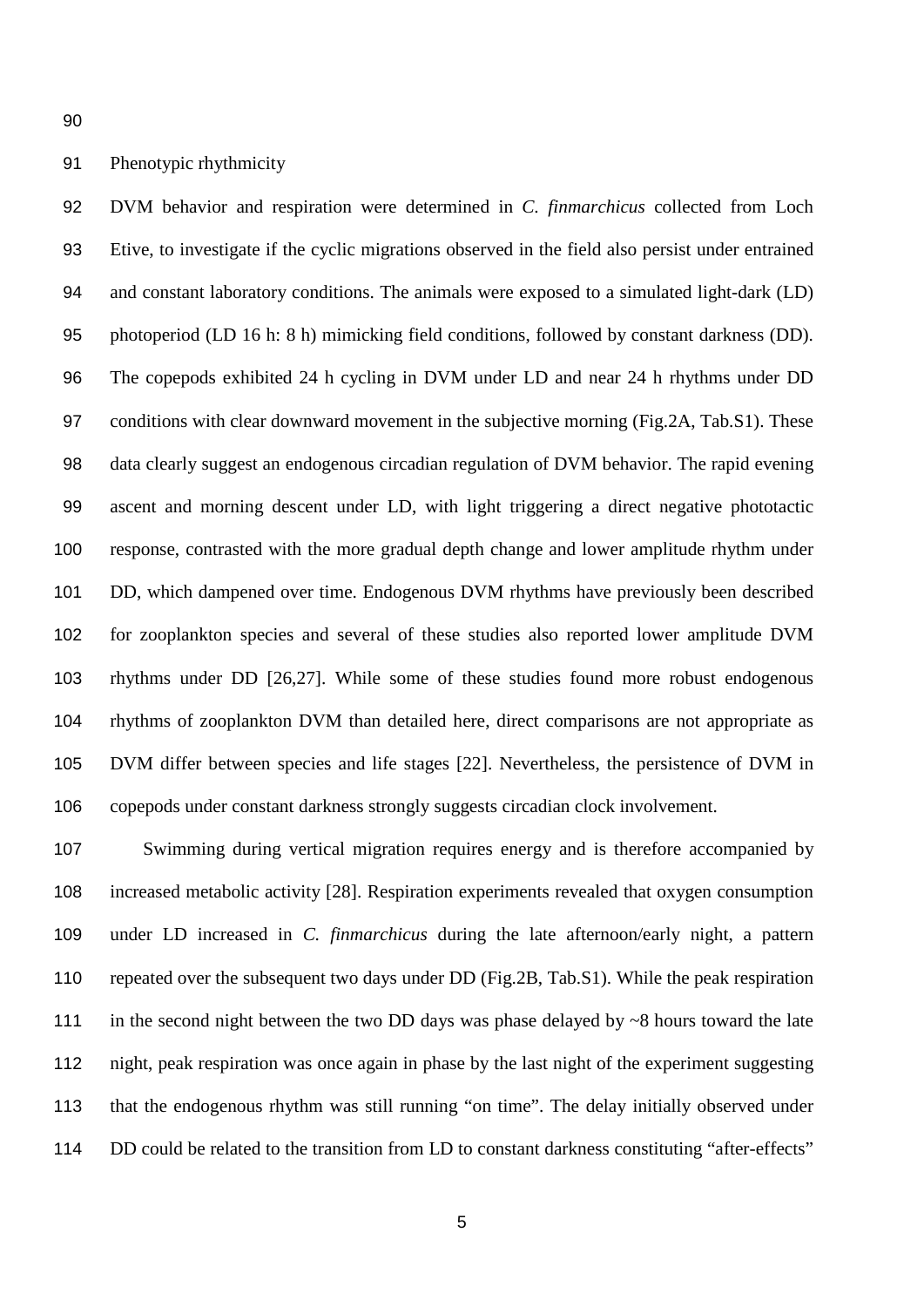suggested to reflect an adaption of the endogenous rhythm to unnatural changes in light regime [29].

 The evening increase in respiration matches the time when the copepods undertake the energy demanding migration towards the surface [28] whereas the decrease in respiration towards sunrise may reflect passive copepod sinking or reduced energy costs for downward migration facilitated through negative buoyancy [30]. Of relevance here is that respiration increases before the time of upward migration, indicating an endogenously regulated anticipatory process. Rudjakov [12] hypothesized that DVM may actually be a result of an endogenous rhythm of metabolic activity that initiates upward migration around sunset followed by passive sinking around sunrise. Overall, these data reveal that *C. finmarchicus* possesses an endogenous rhythm of metabolic activity that matches to DVM swimming behavior and is in line with previous finding [31].

## Clock gene expression

 To investigate the expression of clock genes under controlled conditions, copepods were collected in Loch Etive and, as for DVM and respiration experiments, transferred to the 131 laboratory where they were exposed to LD and DD conditions. Only "core" clock genes that interact via gene/protein feedback loops to create endogenous circadian rhythms were investigated [16]. The results indicated strong 24 h rhythmicity in six of eight core clock genes: *clock* (*clk*); *period1* (*per1*); *period2* (*per2*); *timeless* (*tim*); *cryptochrome2* (*cry2*) and; *clockwork orange* (*cwo*). The two remaining core genes *cycle* (cyc) and *vrille* (*vri*) showed weak rhythmicity (Fig.3A-H, Tab.S2). Times of peak gene expression were closely associated with the time of sunset or sunrise and generally matched expression patterns of terrestrial model species [32,33]. Rhythmic gene expression persisted under DD, confirming the endogenous nature of the clock in *C. finmarchicus*.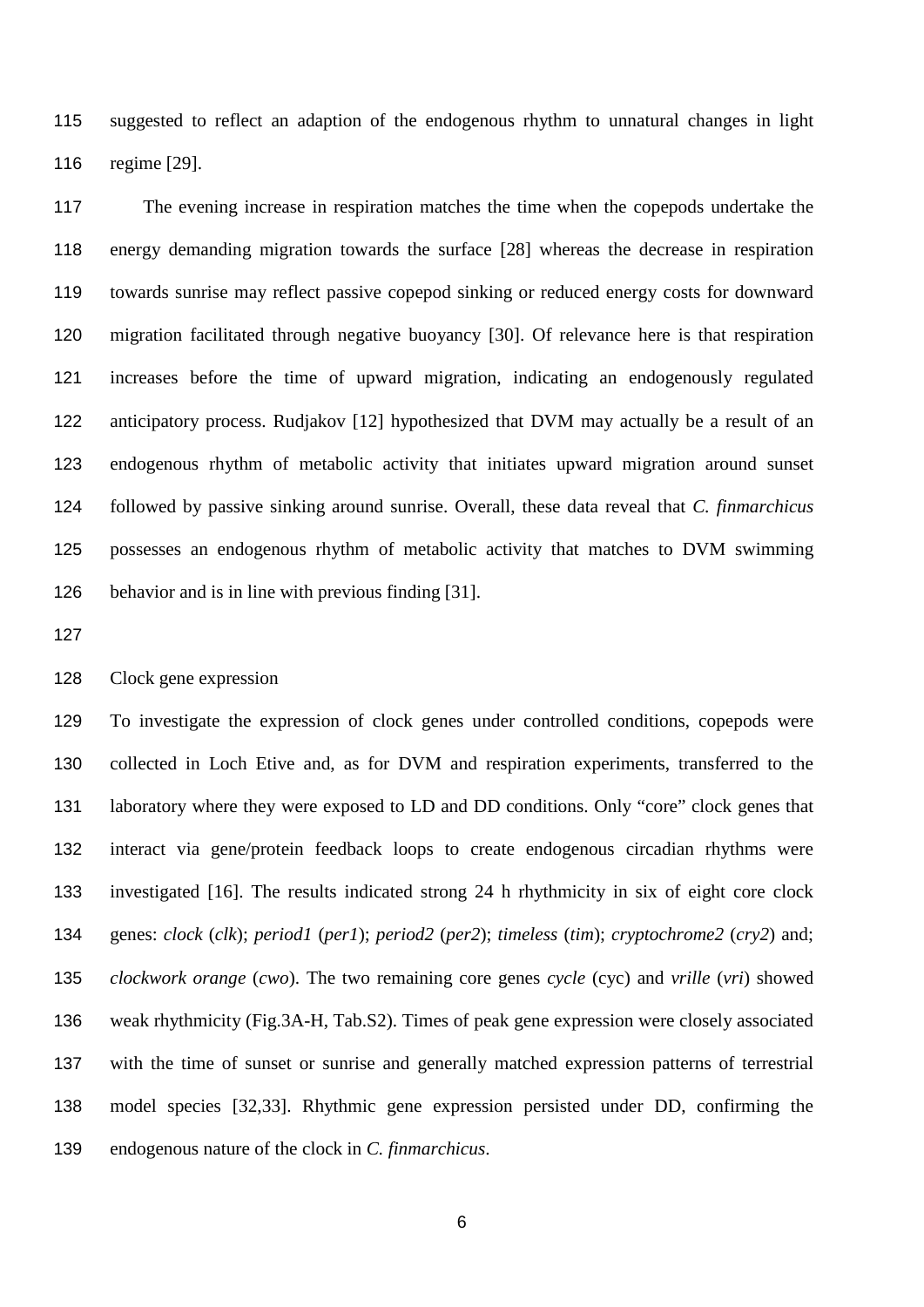The presence and rhythmic expression of a mammalian type *cry2* gene which peaks in the evening, indicates a clock mechanism similar to the ancestral clock model known from the monarch butterfly *Danaus plexippus*, where *cry2* acts as a transcriptional repressor [33]. Laboratory studies in this insect found rhythmic *cry2* expression to peak in the early day, as with the Antarctic krill *Euphausia superba*, the water flea *Daphnia pulex* and the marine annelid *Platynereis dumerilii* [3,6,33,34]. In contrast, *C. finmarchicus cry2* expression in the 146 laboratory peaked at sunset (Fig.3F).

 In addition to the core clock genes, expression was also measured in a suite of genes associated with the modification and localization of core clock proteins (*doubletime2*, *widerborst1*, *twins*, *casein kinase II α*, *shaggy*) or light entrainment (*cryptochrome1*) [35]. In accordance with previous findings, none of these clock-associated genes showed consistent circadian expression (Tab.S2) [35].

 To investigate the functioning of a circadian clock in the field we conducted a 28 h sampling campaign at Bonawe deep. Clock gene expression of *C. finmarchicus* was measured in two depth layers (5-50 m, 50-140 m). Generally, the expression patterns of the clock genes resembled those recorded in the laboratory (Fig.3I-O). However, gene rhythms were less overt in the field and the number of rhythmic genes was reduced, especially in copepods from the deeper layer (Tab.S2). Temperature changes and food availability can entrain clock activity [36,37] and it is possible that the vertical migration through layers of different temperature and phytoplankton concentration (Fig.S2) may have affected clock gene expression and resulted in more labile rhythms when compared with laboratory experiments. Further the overall reduced rhythmicity at 50-140 m could reflect the physiological state of the copepods. At the time of the sampling animals in the deep layer may already have started transitioning to seasonal diapause, a phase of inactivity in deep waters characterized by metabolic downregulation and without any known diel activity cycle [25,38]. Data collected later in the year (not shown) suggests that cyclic clock gene expression ceases during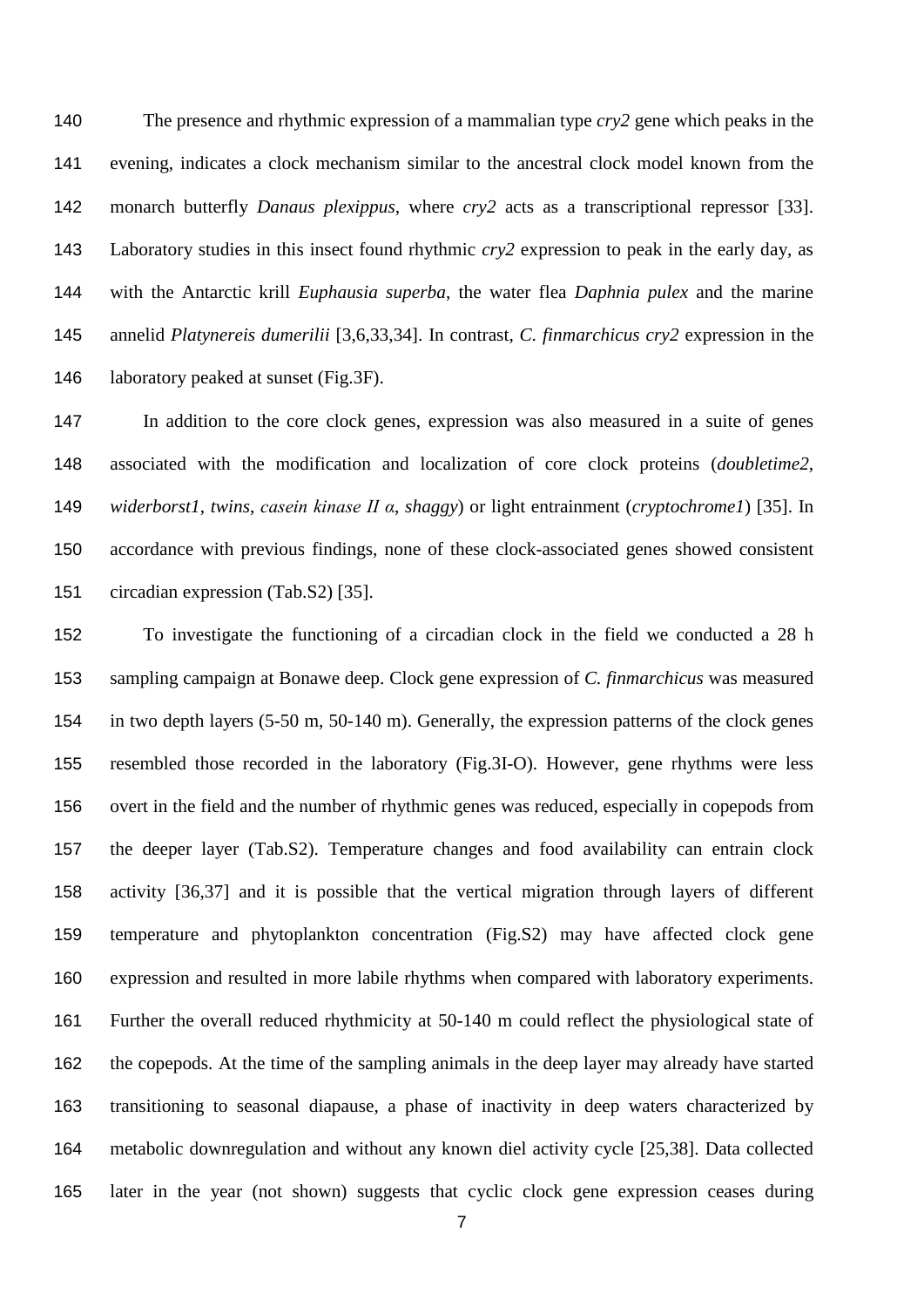diapause. It is also noteworthy that the more labile gene rhythms at 50-140 m depth were mirrored by the weaker DVM signal acoustically recorded in this layer in Loch Etive (Fig.1) further suggesting a coupling between clock and DVM. Nevertheless, the existence of clock gene cycles in animals in the deeper layer shows that circadian clocks can operate under very low light intensities providing an explanation for the observations of diel migrations in meso-/bathypelagic habitats [13] and at high latitudes during winter months [14,15].

 In summary, circadian clock gene expression in *C. finmarchicus* demonstrates pronounced rhythms well-suited for evoking the observed rhythms in DVM and respiration. Expression patterns mostly persist in the field, strongly suggesting that the copepod possesses an endogenous clock that is also functioning under natural conditions.

#### Ecological implications

 The adaptive significance of a circadian clock underpinning DVM in *C. finmarchicus* and other vertically migrating organisms is clear. Primarily the clock would provide a mechanism for the copepods to anticipate the day/night cycle, thereby temporally adjusting behavioral functions, physiology, and gene expression accordingly. However, circadian clocks have also been implicated in the sensitivity to predator cues and avoidance behavior [39]. Copepods and many other planktic organisms are prey to visual predators during the day [40]. The circadian clock would provide a mechanism for anticipating sunrise to return to deep, dark waters before sufficient light enables visual predation. For example, the sea urchin *Centrostephanus coronatus* shows an endogenous cycle in nocturnal foraging which is closely tuned to the resting times of its predator, a diurnally active fish [41], increasing the urchins chance of survival and also maximizing the time it can spend foraging. Circadian clock involvement in vertical swimming may also explain "midnight sinking" behavior which is characterized by a descent to intermediate depth in the middle of the night followed by a second upward migration closely before sunrise [12,27]. This behavior has been suggested to be an avoidance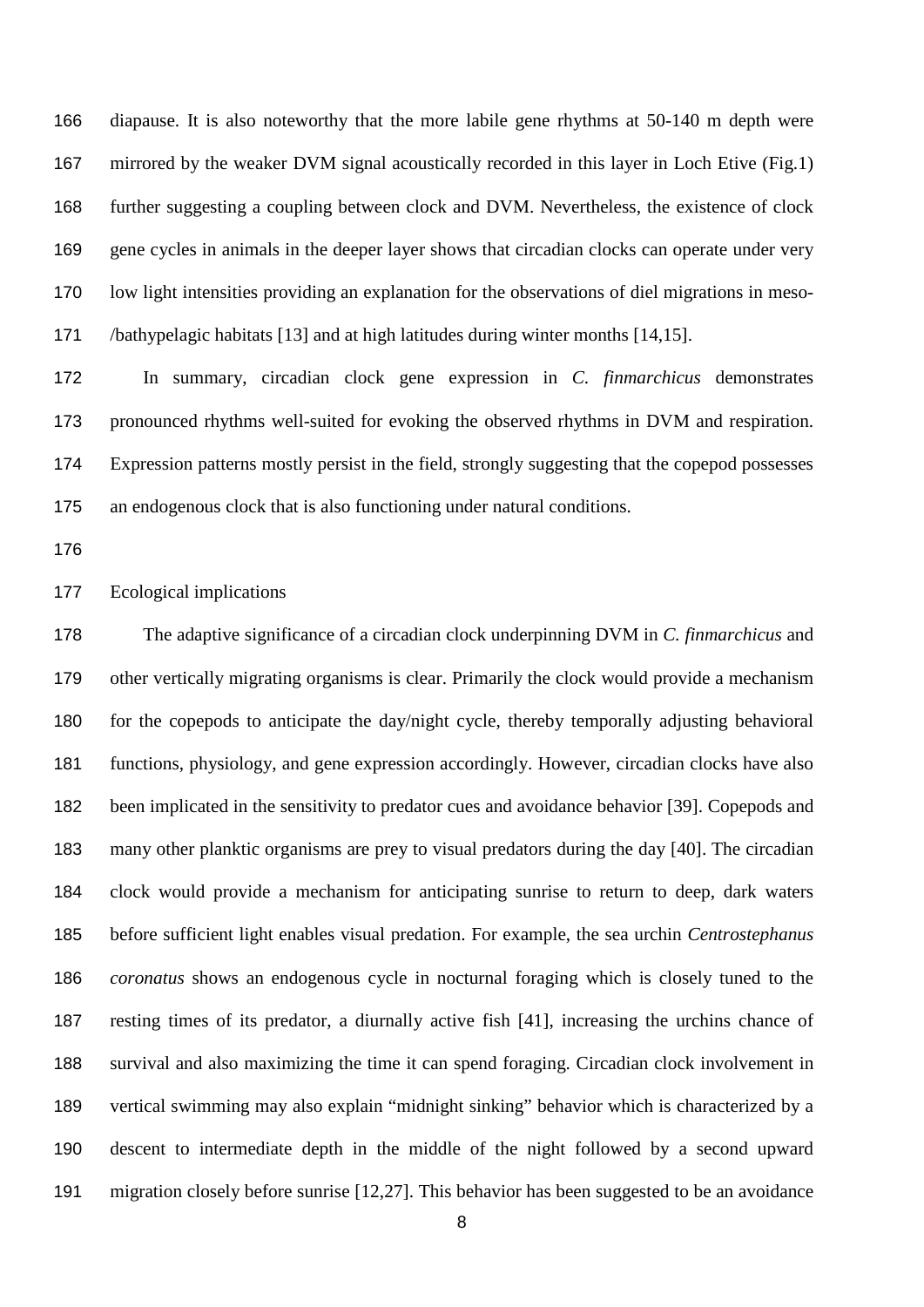response to larger vertically migrating predators, which ascend later and descend earlier [42]. While predation risk can usually not be sensed until the predator is present, circadian clocks are highly suitable for controlling crepuscular activity patterns [12] and could thus explain the two upward migrations at sunset and sunrise characteristic for "midnight sinking".

 Circadian clocks would also be adaptive for maintaining DVM rhythms in photoperiodically extreme environments such as high latitudes during the polar night and the meso-/bathypelagic zone. In both these habitats light as an entrainment cue is only temporarily available and/or extremely weak and food levels are relatively constant over the course of the day [43,44]. Indeed, DVM occurrence in polar night habitats and the synchronized evening ascent of animals from the aphotic depths beyond 1000 m support the hypothesis that DVM is underpinned by a circadian clock [13–15]. Interestingly, a recent study found that vertical migration shifted from diel (24 h) to lunar-day (24.8 h) cycles under the influence of the full moon during the darkest part of the Arctic polar night [15]. This may indicate that during the polar night strong lunar light can either override endogenous rhythmicity or can act as an entrainment cue lengthening the period of a circadian clock underlying the vertical migration pattern.

 Furthermore, *C. finmarchicus* digestive enzymes are probably produced before feeding to speed up digestion thereby increasing the overall amount of food that can be consumed and digested while being at the surface for a limited time [31]. A similar preparatory mechanism could be involved in the endogenous and light-entrained feeding rhythms in the copepod *Acartia tonsa* [45] as too the clock-controlled anticipatory enzyme production in the shrimp *Palaemon squilla* [46].

 Circadian clocks have the capacity to regulate seasonal rhythmicity by measuring photoperiod [47]. This can be achieved by a light sensitive phase at the transition between day and night, which is associated with clock gene peak activity (external coincidence model, [48]). The presence or absence of light during this critical phase of the day/night cycle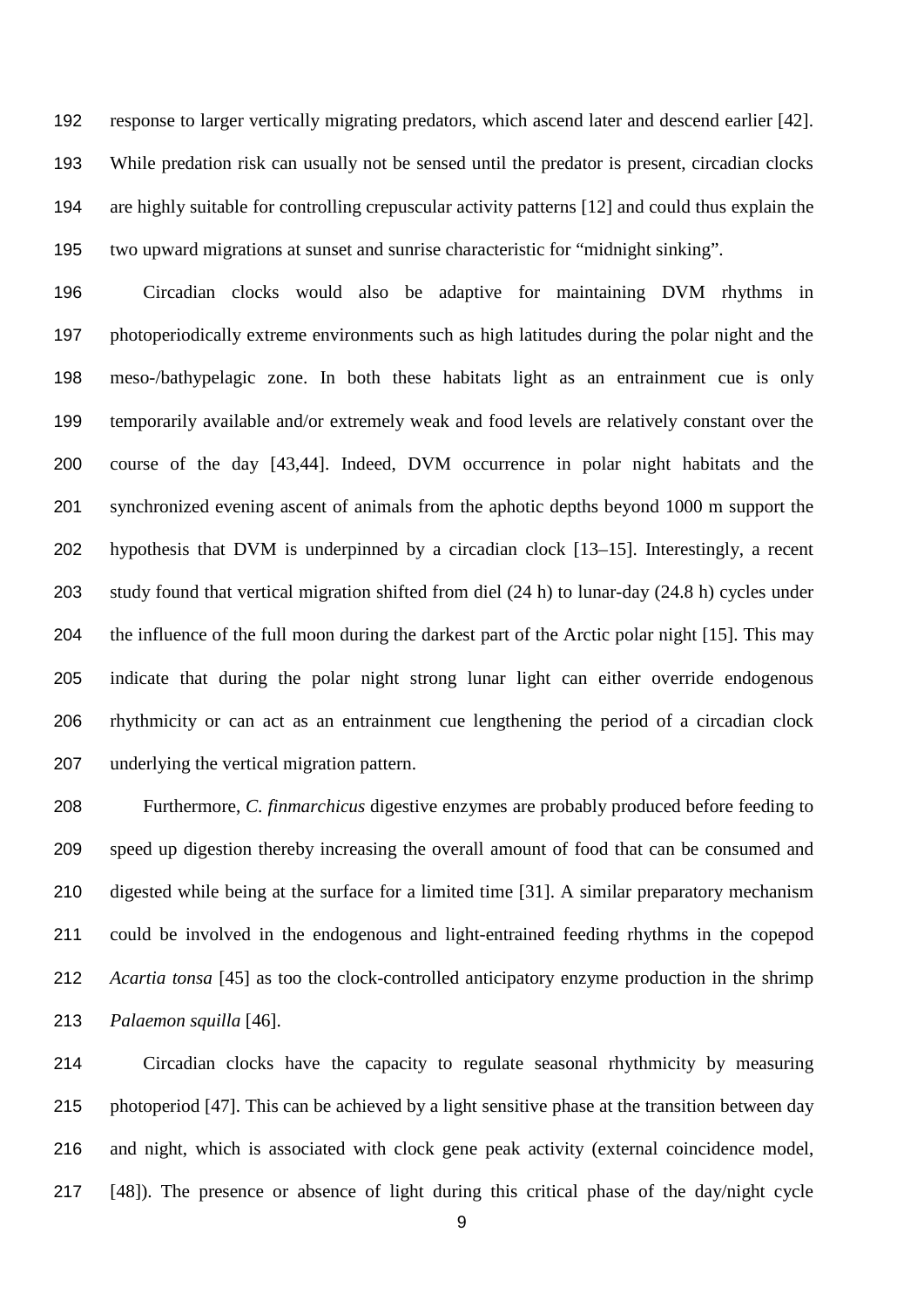provides information about the photoperiod and hence season. Alternatively, peaks in clock gene activity might shift over the season following either sunset or sunrise and the phase difference between these peaks would provide another measure of photoperiodic time measurement (internal coincidence model, [29]). The seasonal life cycle of many insects is affected by photoperiod [47] as too are various aspects of copepod biology, including diapause, reproduction, activity, and feeding [49]. As with many of its congeners, *C. finmarchicus* undergoes seasonal diapause fueled by its large lipid reserves [20] where lipid content, food availability and temperature are considered important regulators of this resting phase [50]. However, a clear understanding of the mechanisms initiating and terminating *Calanus* diapause is still missing leading to the tantalizing suggestion that this critical life- history transition maybe underpinned by a circadian clock as an integral part in the timing of *C. finmarchicus*' annual cycle.

Conclusions

 Our results provide a detailed description of clock gene expression in an ecologically important marine species combined with measurements of DVM and metabolic activity. *C. finmarchicus* shows robust clock gene cycling in the wild and endogenous 24 h oscillations in the laboratory. The persistence of circadian rhythms in DVM and respiration under constant conditions suggests circadian clock involvement in the regulation of these processes. So far, the mechanistic link between clock rhythmicity and phenology remains elusive where functional analyses of the clock machinery and its output pathways is now required. DVM has previously been shown to occur in the high Arctic during the polar night, in the aphotic depths beyond 1000 m and spontaneously as midnight sinking, all of which contradict the assumption of DVM being driven by purely exogenous cues. Given the ecological benefits offered by endogenous timekeeping it seems likely that circadian clocks are extant in the regulation of vertical migration patterns. Furthermore, investigations of clock systems and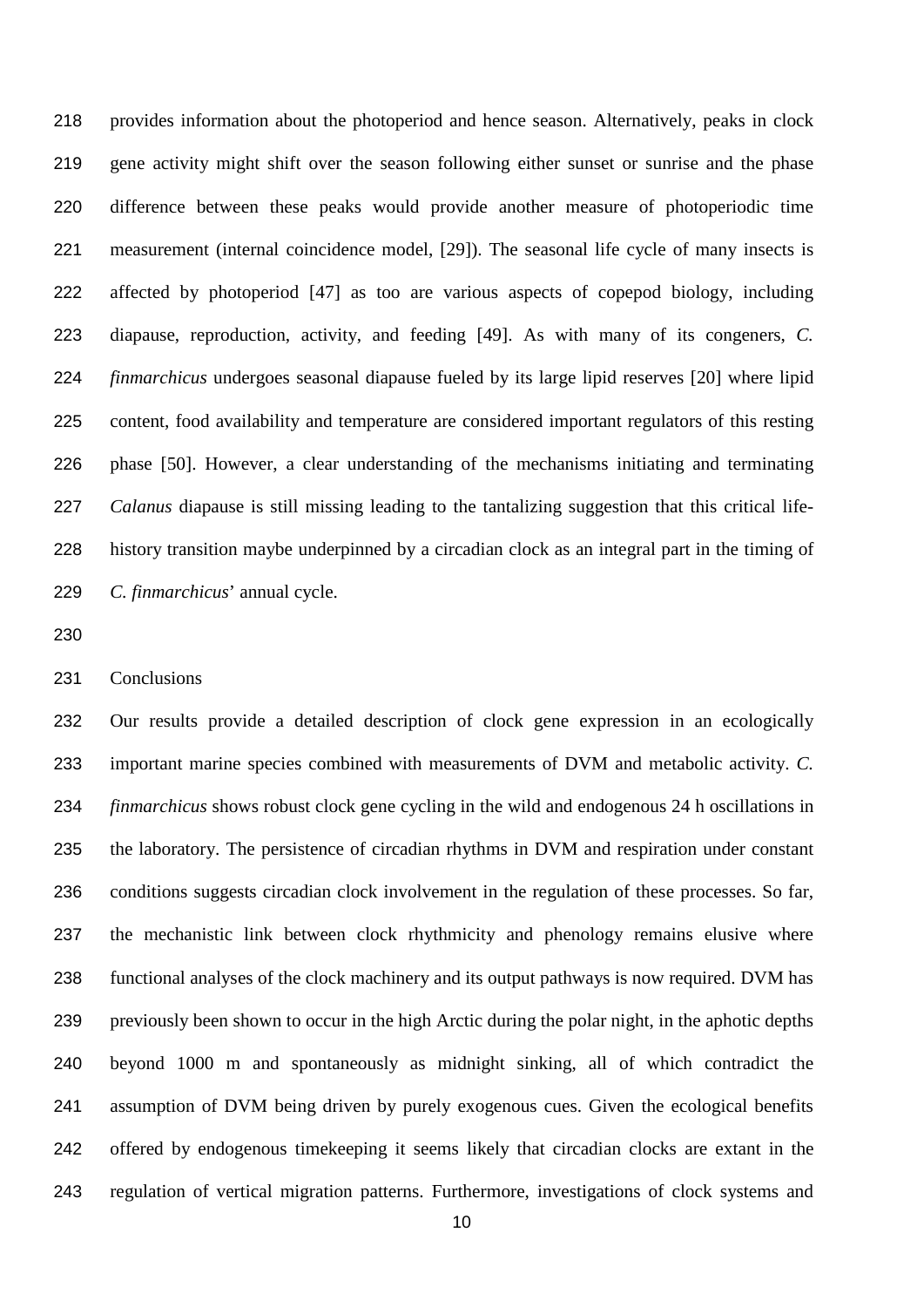DVM in marine phytoplankton and cyanobacteria [5,51] have led to the suggestion that circadian DVM could exist even in these primordial organisms [52]. Our study provides a basis for better understanding the mechanisms of DVM and also for exploring the adaptive advantages of ancestral clock systems, which are hypothesized to have originated in the aquatic environment [53].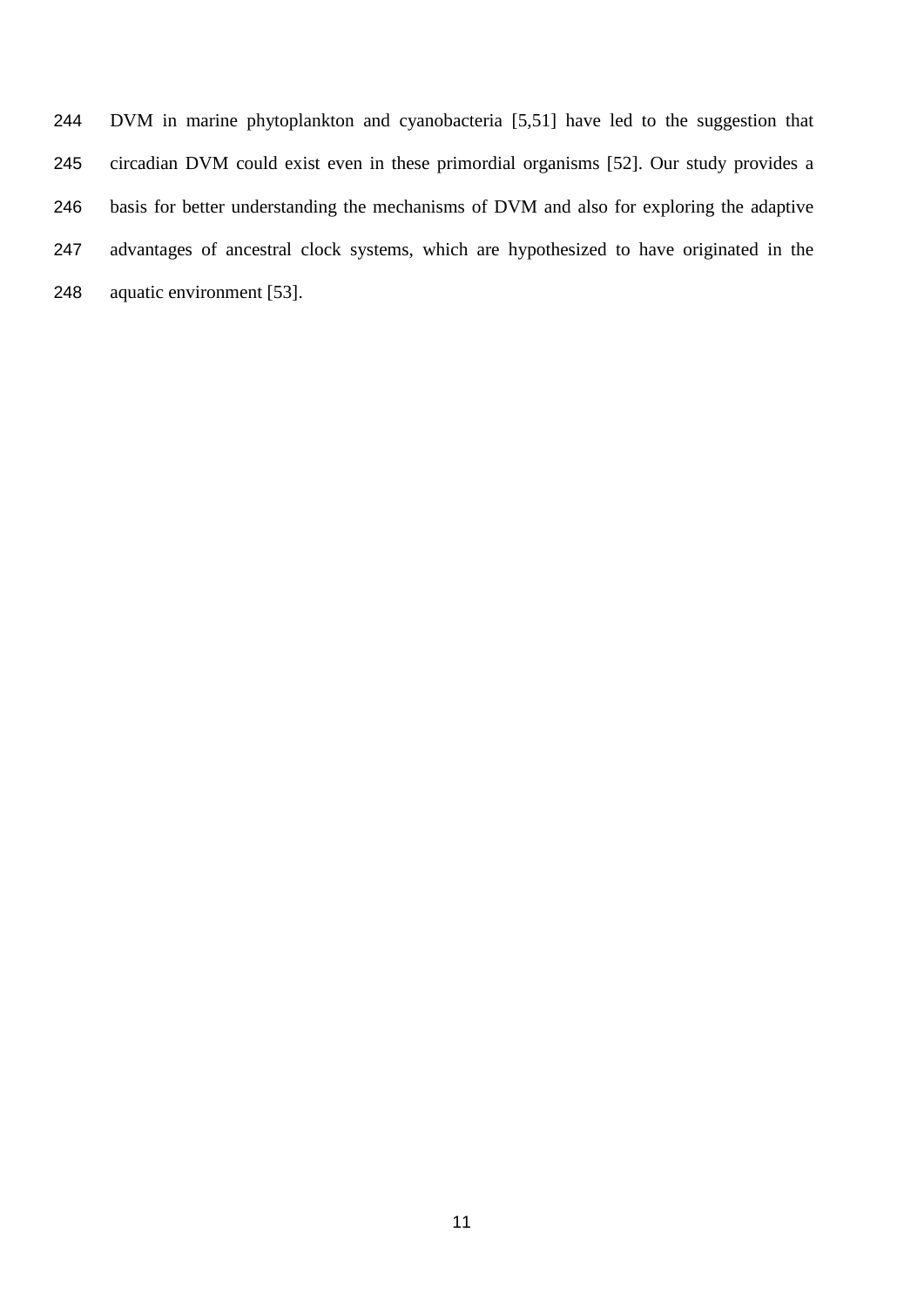#### Author contributions

 N.S.H.: principle investigator, study design, fieldwork, laboratory experiments, gene expression analysis, video analysis, rhythm analysis, interpretation, manuscript preparation and review. B.M.: study design, interpretation, and manuscript review. K.S.L: fieldwork, acoustic data analysis, interpretation, and manuscript review, D.W.P.: fieldwork and manuscript review. L.H.: fieldwork, laboratory experiments, and video analysis. M.T.: study design, interpretation, and manuscript review.

#### Acknowledgments

 The work was funded by the Helmholtz Virtual Institute "PolarTime" (VH-VI-500: Biological timing in a changing marine environment – clocks and rhythms in polar pelagic organisms) and contributes to the PACES (Polar Regions and Coasts in a changing Earth System) program (Topic 1, WP 4) of the Alfred Wegener Institute Helmholtz Centre for Polar and Marine Research. K.S.L. and D.W.P. were supported by a SAMS small grant (EtiveEar: 1558). K.S.L. and B.M. received further support for the participation in a chronobiological workshop by Akvaplan-niva funded by FRAM centre incentive funding and coordinated by Eva Leu, Norway. We wish to thank Laura Halbach, Jorin Hamer as well as the crew of RV Calanus for their help during the field samplings and laboratory experiments. We are further grateful for the technical support by Christine Beveridge, John Beaton and Colin Griffith (SAMS). ADCP/CTD data handling was done by Estelle Dumont and Finlo Cottier (SAMS). We also want to thank the three anonymous reviewers for their valuable comments.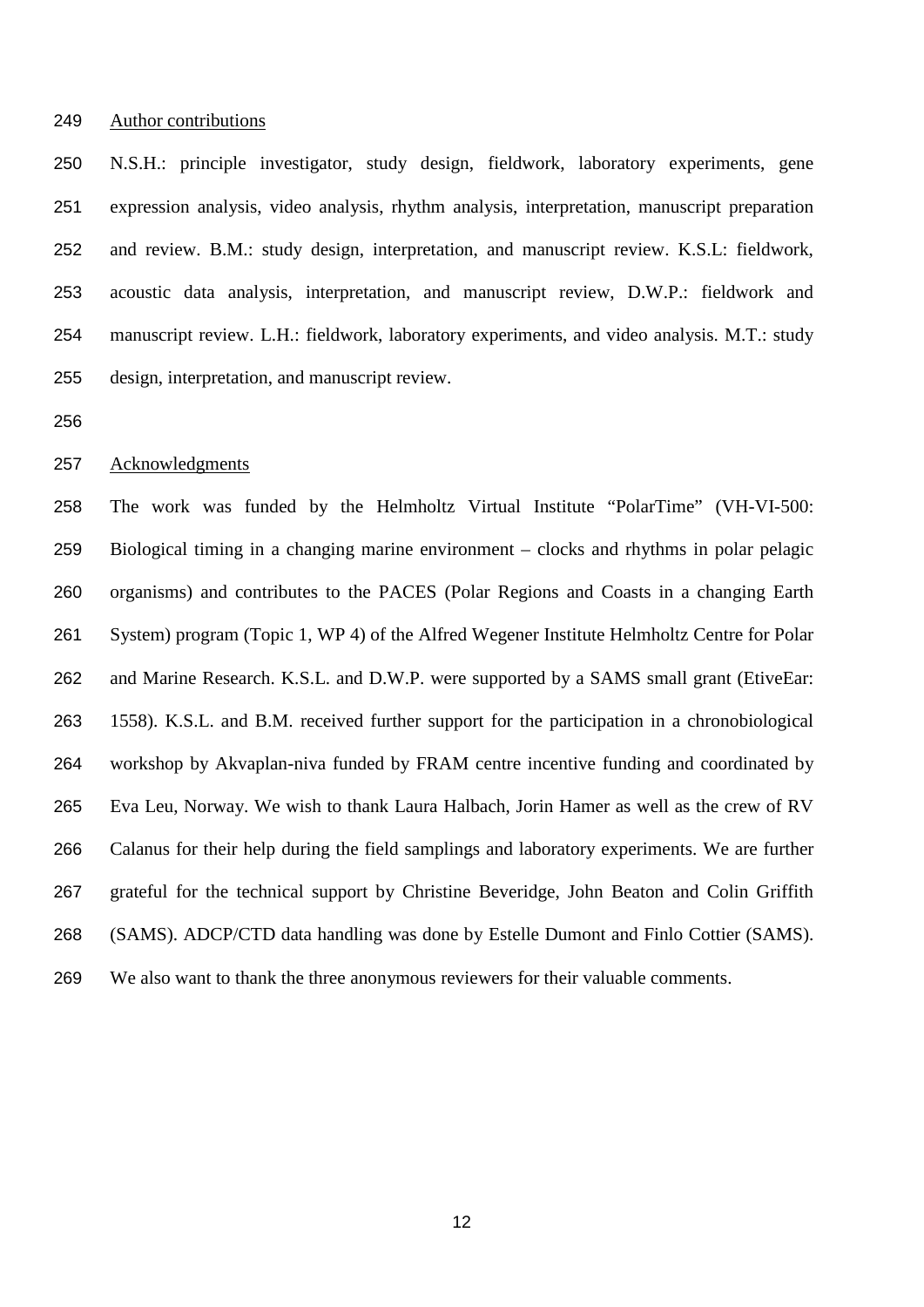# References

| 271 | 1. | Dunlap, J.C., and Loros, J.J. (2016). Yes, circadian rhythms actually do affect almost      |
|-----|----|---------------------------------------------------------------------------------------------|
| 272 |    | everything. Cell Res. 26, 759-760.                                                          |
| 273 | 2. | Tessmar-Raible, K., Raible, F., and Arboleda, E. (2011). Another place, another timer:      |
| 274 |    | Marine species and the rhythms of life. BioEssays 33, 165–172.                              |
| 275 | 3. | Zantke, J., Ishikawa-Fujiwara, T., Arboleda, E., Lohs, C., Schipany, K., Hallay, N., Straw, |
| 276 |    | A.D., Todo, T., and Tessmar-Raible, K. (2013). Circadian and circalunar clock               |
| 277 |    | interactions in a marine annelid. Cell Rep. 5, 99–113.                                      |
| 278 | 4. | Zhang, L., Hastings, M.H., Green, E.W., Tauber, E., Sladek, M., Webster, S.G., Kyriacou,    |
| 279 |    | C.P., and Wilcockson, D.C. (2013). Dissociation of circadian and circatidal timekeeping     |
| 280 |    | in the marine crustacean <i>Eurydice pulchra</i> . Curr. Biol. 23, 1863–73.                 |
| 281 | 5. | Ottesen, E.A., Young, C.R., Eppley, J.M., Ryan, J.P., Chavez, F.P., Scholin, C.A., and      |
| 282 |    | DeLong, E.F. (2013). Pattern and synchrony of gene expression among sympatric marine        |
| 283 |    | microbial populations. Proc. Natl. Acad. Sci. 110, E488–E497.                               |
| 284 | 6. | Teschke, M., Wendt, S., Kawaguchi, S., Kramer, A., and Meyer, B. (2011). A Circadian        |
| 285 |    | Clock in Antarctic Krill: An Endogenous Timing System Governs Metabolic Output              |
| 286 |    | Rhythms in the Euphausid Species Euphausia superba. PLoS ONE 6, e26090-e26090.              |
| 287 | 7. | Hoadley, K.D., Szmant, A.M., and Pyott, S.J. (2011). Circadian Clock Gene Expression        |
| 288 |    | in the Coral Favia fragum over Diel and Lunar Reproductive Cycles. PLoS ONE 6,              |
| 289 |    | e19755.                                                                                     |
|     |    |                                                                                             |

 8. Zaret, T.M., and Suffern, J.S. (1976). Vertical migration in zooplankton as a predator avoidance mechanism. Limnol. Oceanogr. *21*, 804–813.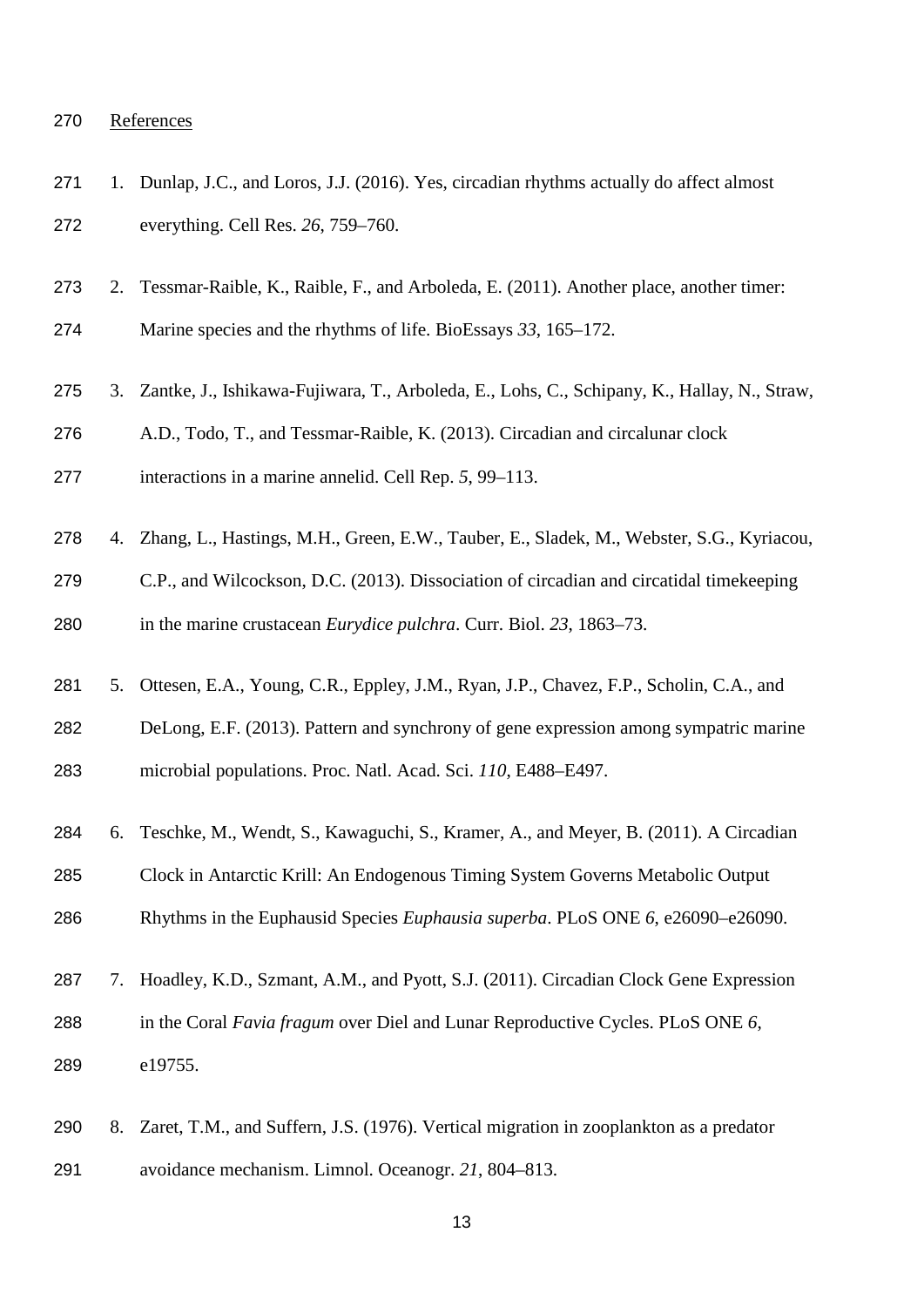- 9. Hays, G.C. (2003). A review of the adaptive significance and ecosystem consequences of zooplankton diel vertical migrations. In Migrations and Dispersal of Marine Organisms (Springer), pp. 163–170.
- 10. Steinberg, D.K., Carlson, C.A., Bates, N.R., Goldthwait, S.A., Madin, L.P., and Michaels,
- A.F. (2000). Zooplankton vertical migration and the active transport of dissolved organic and inorganic carbon in the Sargasso Sea. Deep Sea Res. Part Oceanogr. Res. Pap. *47*, 137–158.
- 11. Brierley, A.S. (2014). Diel vertical migration. Curr. Biol. *24*, R1074–R1076.
- 12. Rudjakov, J.A. (1970). The possible causes of diel vertical migrations of planktonic animals. Mar. Biol. *6*, 98–105.
- 13. van Haren, H., and Compton, T.J. (2013). Diel Vertical Migration in Deep Sea Plankton Is Finely Tuned to Latitudinal and Seasonal Day Length. PLoS ONE *8*, e64435.
- 14. Berge, J., Cottier, F., Last, K.S., Varpe, Ø., Leu, E., Søreide, J., Eiane, K., Falk-Petersen,
- S., Willis, K., and Nygård, H. (2009). Diel vertical migration of Arctic zooplankton during the polar night. Biol. Lett. *5*, 69–72.
- 15. Last, K.S., Hobbs, L., Berge, J., Brierley, A.S., and Cottier, F. (2016). Moonlight Drives Ocean-Scale Mass Vertical Migration of Zooplankton during the Arctic Winter. Curr. Biol. *26*, 1–8.
- 16. Mackey, S.R. (2007). Biological Rhythms Workshop IA: Molecular Basis of Rhythms Generation. In (Cold Spring Harbor Laboratory Press), pp. 7–19.
- 17. Aschoff, J. (1954). Zeitgeber der tierischen Tagesperiodik. Naturwissenschaften *41*, 49– 56.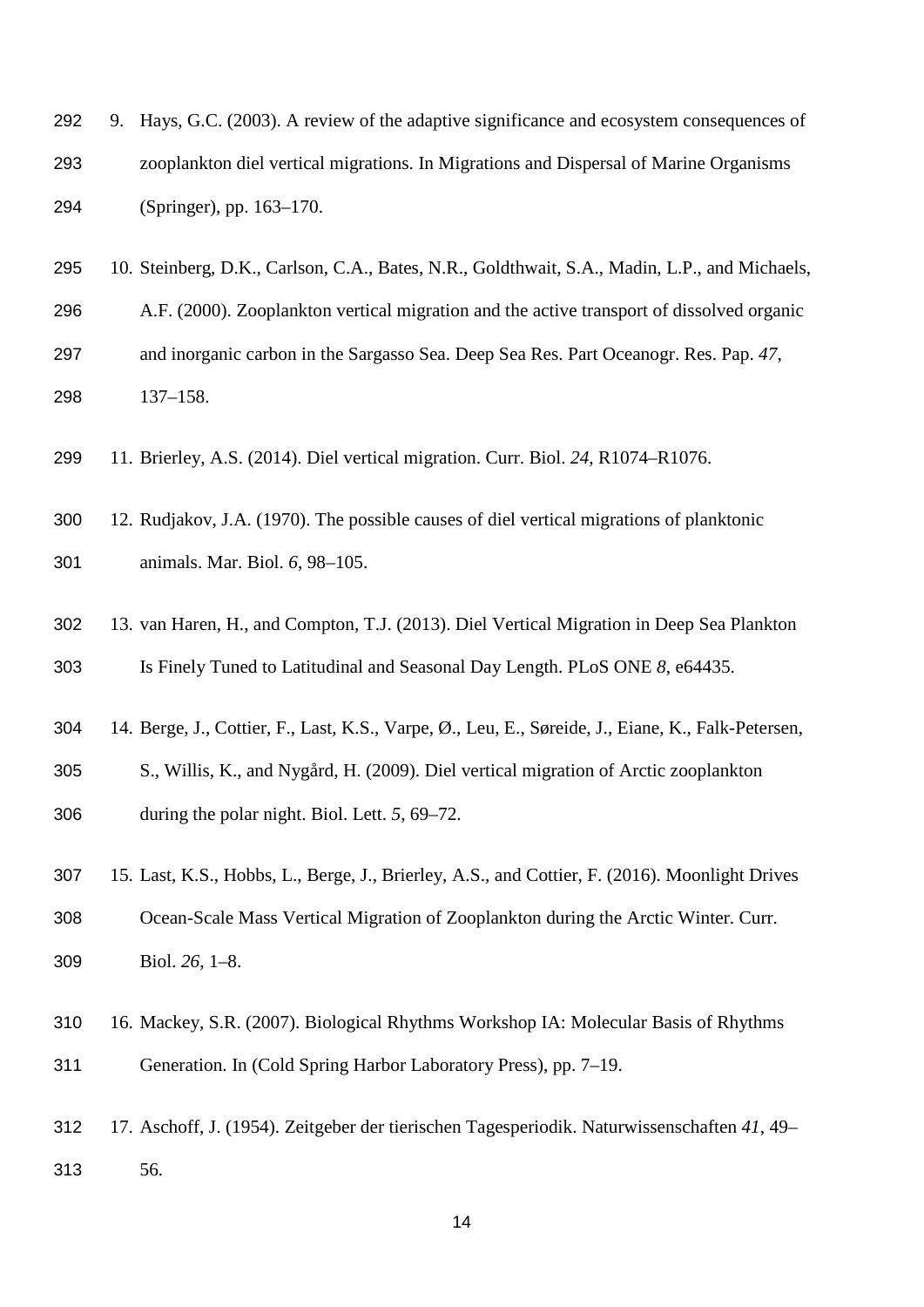| 314 | 18. Falk-Petersen, S., Pavlov, V., Timofeev, S., and Sargent, J.R. (2007). Climate variability |
|-----|------------------------------------------------------------------------------------------------|
| 315 | and possible effects on arctic food chains: the role of <i>Calanus</i> . In Arctic alpine      |
| 316 | ecosystems and people in a changing environment (Springer), pp. 147–166.                       |

- 19. Smith, S.A., and Schnack-Schiel, S.B. (1990). Polar Zooplankton. In Polar Oceanography
- Part B: Chemnistry, Biology, and Geology (San Diego: Academic Press), pp. 527–598.
- 20. Falk-Petersen, S., Mayzaud, P., Kattner, G., and Sargent, J.R. (2009). Lipids and life strategy of Arctic *Calanus*. Mar. Biol. Res. *5*, 18–39.
- 21. Prokopchuk, I., and Sentyabov, E. (2006). Diets of herring, mackerel, and blue whiting in
- the Norwegian Sea in relation to *Calanus finmarchicus* distribution and temperature conditions. ICES J. Mar. Sci. J. Cons. *63*, 117–127.
- 22. Daase, M., Eiane, K., Aksnes, D.L., and Vogedes, D. (2008). Vertical distribution of *Calanus* spp. and *Metridia longa* at four Arctic locations. Mar. Biol. Res. *4*, 193–207.
- 23. Lenz, P.H., Roncalli, V., Hassett, R.P., Wu, L.-S., Cieslak, M.C., Hartline, D.K., and
- Christie, A.E. (2014). *De novo* assembly of a transcriptome for *Calanus finmarchicus*
- (Crustacea, Copepoda) the dominant zooplankter of the North Atlantic Ocean. PloS One *9*, e88589.
- 24. Tarrant, A.M., Baumgartner, M.F., Hansen, B.H., Altin, D., Nordtug, T., and Olsen, A.J.
- (2014). Transcriptional profiling of reproductive development, lipid storage and molting throughout the last juvenile stage of the marine copepod *Calanus finmarchicus*. Front. Zool. *11*, 91.
- 25. Hill, K.A. (2009). Changes in gene expression, lipid class and fatty acid composition
- associated with diapause in the marine copepod *Calanus finmarchicus* from Loch Etive,
- Scotland. PhD Thesis, Univ St Andrews, Scotland.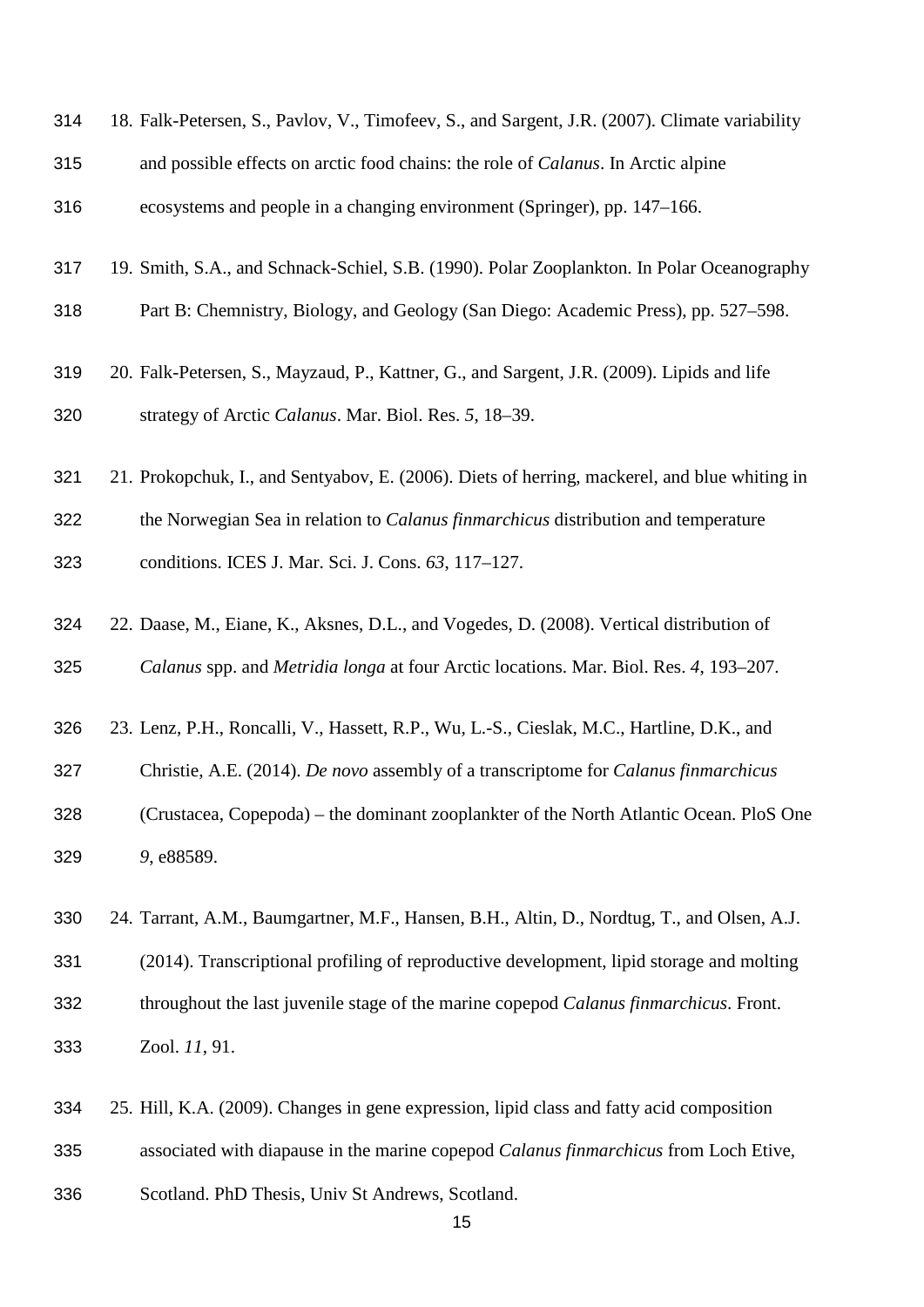- 26. Enright, J.T., and Hamner, W.M. (1967). Vertical diurnal migration and endogenous rhythmicity. Science *157*, 937–941.
- 27. Cohen, J.H., and Forward Jr, R.B. (2005). Diel vertical migration of the marine copepod

*Calanopia americana*. II. Proximate role of exogenous light cues and endogenous

rhythms. Mar. Biol. *147*, 399–410.

- 28. Lampert, W. (1989). The Adaptive Significance of Diel Vertical Migration of Zooplankton. Funct. Ecol. *3*, 21–27.
- 29. Pittendrigh, C.S. (1960). Circadian Rhythms and the Circadian Organization of Living

Systems. Cold Spring Harb. Symp. Quant. Biol. *25*, 159–184.

- 30. Steele, J.H., and Henderson, E.W. (1998). Vertical migration of copepods. J. Plankton Res. *20*, 787–799.
- 31. Båmstedt, U. (1988). Interspecific, seasonal and diel variations in zooplankton trypsin and amylase activities in Kosterfjorden, western Sweden. Mar. Ecol. Prog. Ser. *44*, 15–24.
- 32. Richier, B., Michard-Vanhée, C., Lamouroux, A., Papin, C., and Rouyer, F. (2008). The
- Clockwork Orange *Drosophila* Protein Functions as Both an Activator and a Repressor of Clock Gene Expression. J. Biol. Rhythms *23*, 103–116.
- 33. Merlin, C., Gegear, R.J., and Reppert, S.M. (2009). Antennal circadian clocks coordinate sun compass orientation in migratory monarch butterflies. Science *325*, 1700–4.
- 34. Bernatowicz, P.P., Kotwica-Rolinska, J., Joachimiak, E., Sikora, A., Polanska, M.A.,
- Pijanowska, J., and Bębas, P. (2016). Temporal Expression of the Clock Genes in the
- Water Flea *Daphnia pulex* (Crustacea: Cladocera). J. Exp. Zool. Part Ecol. Genet.
- Physiol. *325*, 233–254.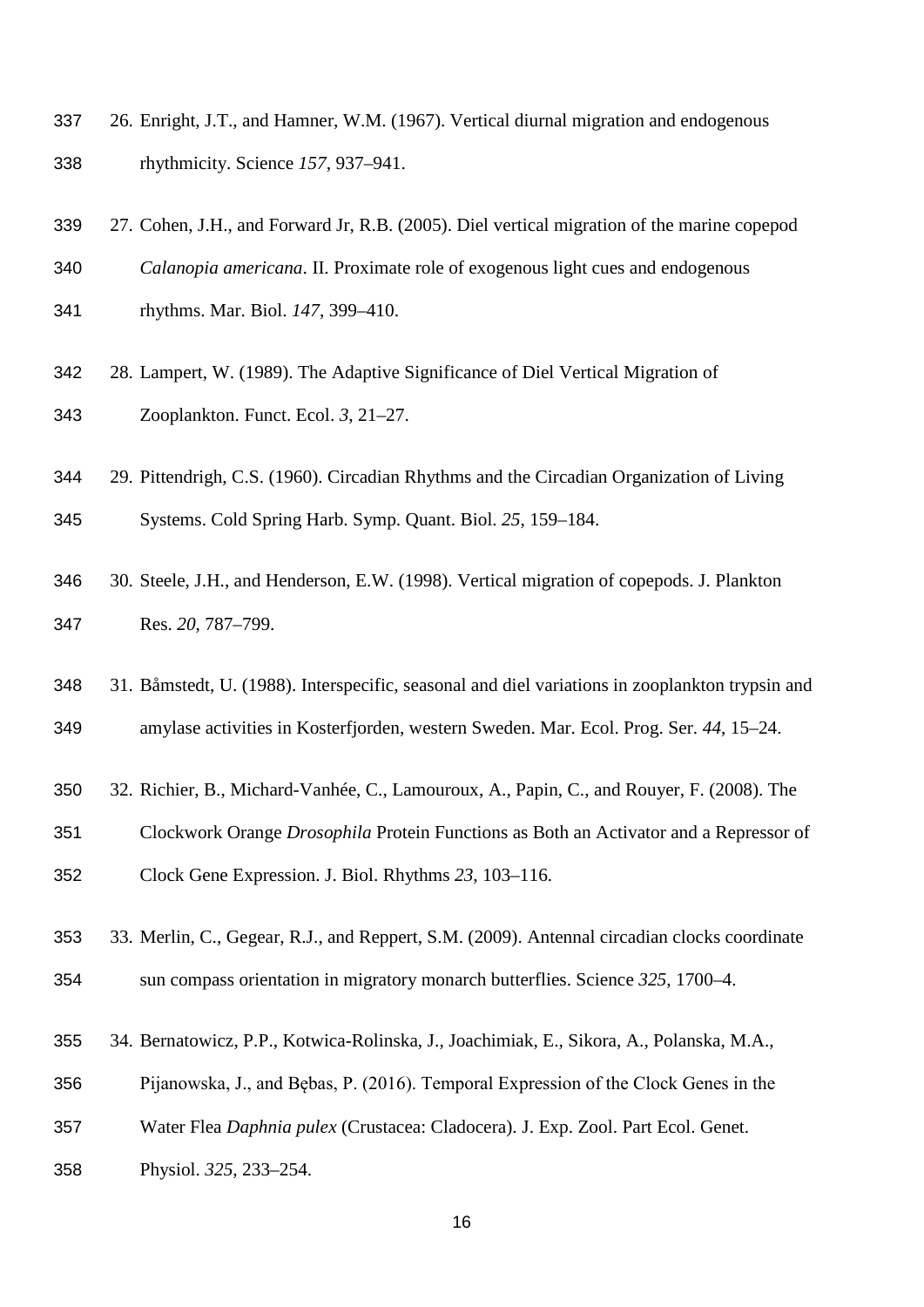- 35. Harms, E., Kivimäe, S., Young, M.W., and Saez, L. (2004). Posttranscriptional and posttranslational regulation of clock genes. J. Biol. Rhythms *19*, 361–373.
- 36. Vera, L.M., Negrini, P., Zagatti, C., Frigato, E., Sánchez-Vázquez, F.J., and Bertolucci, C.
- (2013). Light and feeding entrainment of the molecular circadian clock in a marine teleost (*Sparus aurata*). Chronobiol. Int. *30*, 649–661.
- 37. Rouyer, F., and Chatterjee, A. (2015). Circadian clocks: A receptor for subtle temperature changes. Nature *527*, 449–451.
- 38. Hirche, H.-J. (1996). Diapause in the marine copepod, *Calanus finmarchicus* a review. Ophelia *44*, 129–143.
- 39. Kennedy, F., Naylor, E., and Jaramillo, E. (2000). Ontogenetic differences in the circadian locomotor activity rhythm of the talitrid amphipod crustacean Orchestoidea tuberculata. Mar. Biol. *137*, 511–517.
- 40. Fortier, M., Fortier, L., Hattori, H., Saito, H., and Legendre, L. (2001). Visual predators
- and the diel vertical migration of copepods under Arctic sea ice during the midnight sun.
- J. Plankton Res. *23*, 1263–1278.
- 41. Nelson, B.V., and Vance, R.R. (1979). Diel foraging patterns of the sea urchin
- Centrostephanus coronatus as a predator avoidance strategy. Mar. Biol. *51*, 251–258.
- 42. Tarling, G.A., Jarvis, T., Emsley, S.M., and Matthews, J.B.L. (2002). Midnight sinking
- behaviour in *Calanus finmarchicus*: a response to satiation or krill predation? Mar. Ecol.
- Prog. Ser. *240*, 183–194.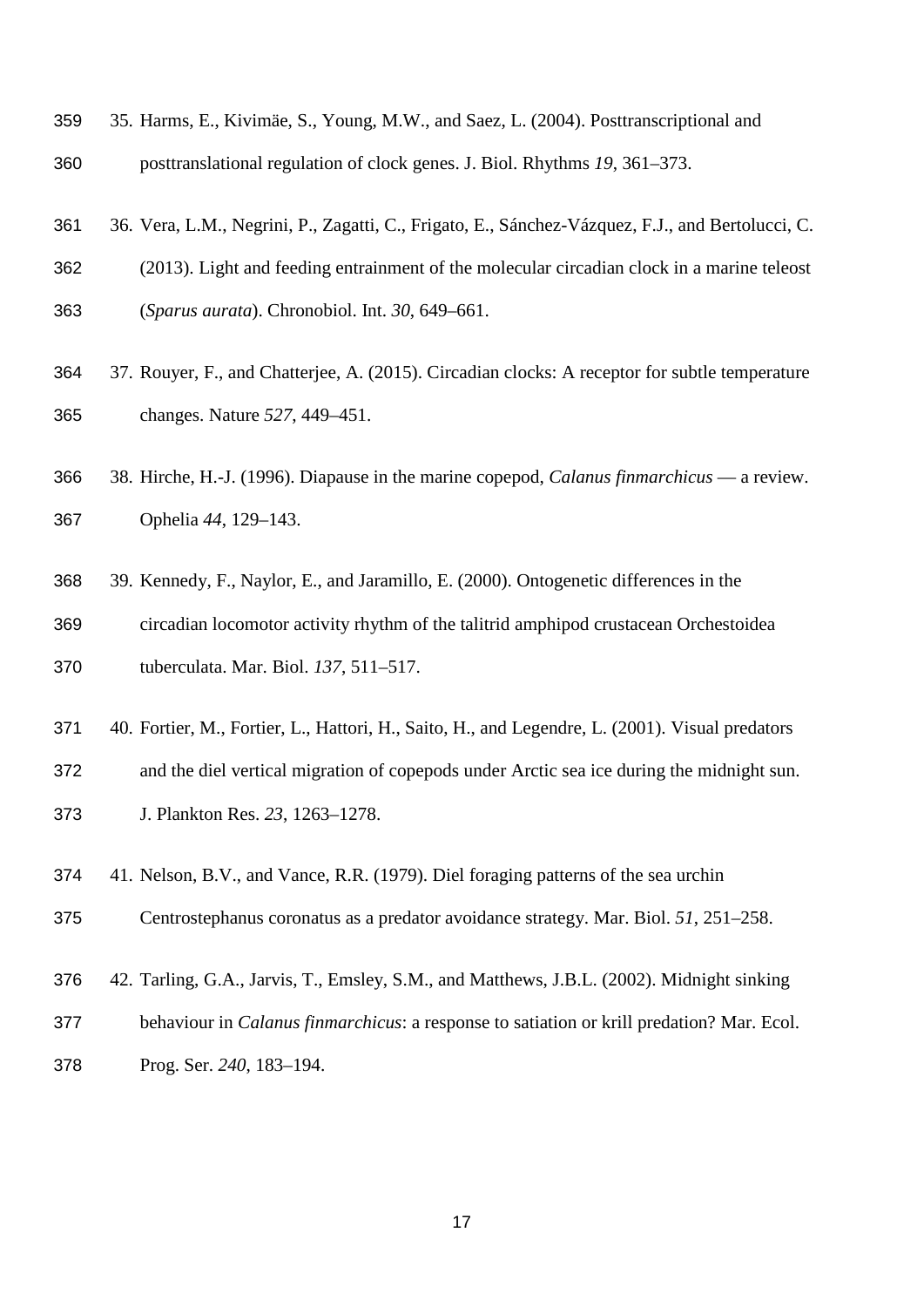| 379 | 43. Khripounoff, A., Vangriesheim, A., and Crassous, P. (1998). Vertical and temporal     |
|-----|-------------------------------------------------------------------------------------------|
| 380 | variations of particle fluxes in the deep tropical atlantic. Deep Sea Res. Part Oceanogr. |
| 381 | Res. Pap. 45, 193–216.                                                                    |

- 44. Båtnes, A.S., Miljeteig, C., Berge, J., Greenacre, M., and Johnsen, G. (2013). Quantifying the light sensitivity of *Calanus* spp. during the polar night: potential for orchestrated migrations conducted by ambient light from the sun, moon, or aurora borealis? Polar Biol. *38*, 51–65.
- 45. Stearns, D.E. (1986). Copepod grazing behavior in simulated natural light and its relation to nocturnal feeding. Mar. Ecol. Prog. Ser. *30*, 65–76.
- 46. Trellu, J., and Ceccaldi, H.J. (1977). Circadian variations of some enzymatic activities in *Palaemon squilla* Linné (1758) (Crustacea, Decapoda). J. Interdiscip. Cycle Res. *8*, 357– 359.
- 47. Meuti, M.E., and Denlinger, D.L. (2013). Evolutionary Links Between Circadian Clocks and Photoperiodic Diapause in Insects. Integr. Comp. Biol. *53*, 131–143.
- 48. Bünning, E. (1960). Circadian Rhythms and the Time Measurement in Photoperiodism. Cold Spring Harb. Symp. Quant. Biol. *25*, 249–256.
- 49. Marcus, N.H., and Scheef, L.P. (2010). Photoperiodism in Copepods. In Photoperiods -
- The Biological Calendar, R. J. Nelson, D. L. Denlinger, and D. E. Somers, eds. (New York: Oxford University Press), pp. 193–217.
- 50. Wilson, R.J., Heath, M.R., and Speirs, D.C. (2016). Spatial Modeling of *Calanus*
- *finmarchicus* and *Calanus helgolandicus*: Parameter Differences Explain Differences in
- Biogeography. Front. Mar. Sci. *3*, 1–15.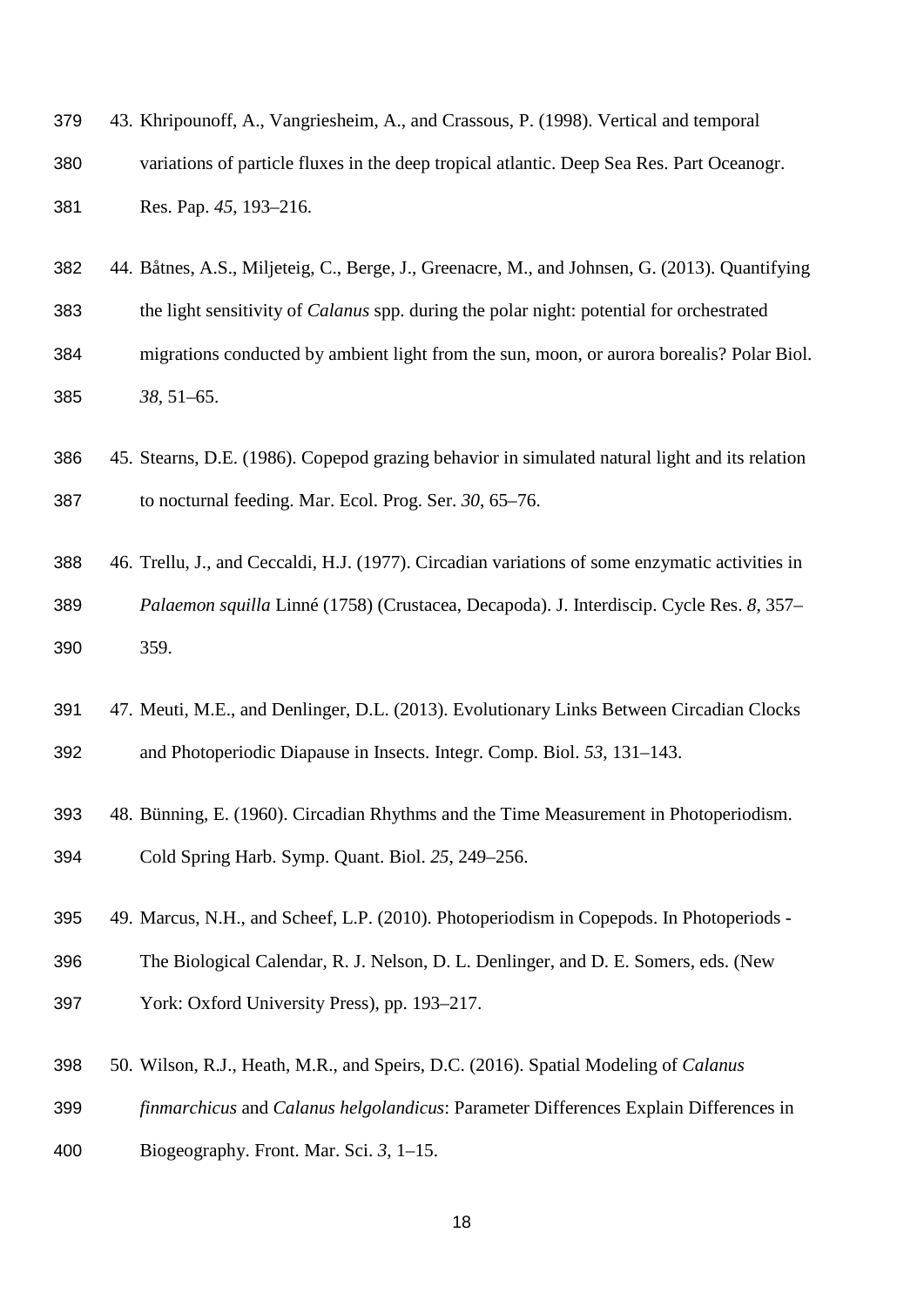| 401 | 51. Shikata, T., Matsunaga, S., Iseki, M., Nishide, H., Higashi, S.-I., Kamei, Y., Yamaguchi,      |
|-----|----------------------------------------------------------------------------------------------------|
| 402 | M., Jenkinson, I.R., and Watanabe, M. (2013). Blue light regulates the rhythm of diurnal           |
| 403 | vertical migration in the raphidophyte red-tide alga <i>Chattonella antiqua</i> . J. Plankton Res. |
| 404 | $35,542 - 552.$                                                                                    |

- 52. Axmann, I.M., Hertel, S., Wiegard, A., Dörrich, A.K., and Wilde, A. (2014). Diversity of KaiC-based timing systems in marine Cyanobacteria. Mar. Genomics *14*, 3–16.
- 53. Tauber, E., Last, K.S., Olive, P.J.W., and Kyriacou, C.P. (2004). Clock Gene Evolution and Functional Divergence. J. Biol. Rhythms *19*, 445–458.
- 54. Edwards, A., and Edelsten, D.J. (1977). Deep water renewal of Loch Etive: A three basin Scottish fjord. Estuar. Coast. Mar. Sci. *5*, 575–595.
- 55. Deines, K.L. (1999). Backscatter estimation using Broadband acoustic Doppler current profilers. In Proceedings of the IEEE Sixth Working Conference on Current
- Measurement, pp. 249–253.
- 56. Christie, A.E., Fontanilla, T.M., Nesbit, K.T., and Lenz, P.H. (2013). Prediction of the
- protein components of a putative *Calanus finmarchicus* (Crustacea, Copepoda) circadian
- signaling system using a de novo assembled transcriptome. Comp. Biochem. Physiol. Part
- D Genomics Proteomics *8*, 165–193.
- 57. Livak, K.J., and Schmittgen, T.D. (2001). Analysis of relative gene expression data using
- real-time quantitative PCR and the 2- ΔΔCT method. methods *25*, 402–408.
- 58. Clark, K.A.J., Brierley, A.S., Pond, D.W., and Smith, V.J. (2013). Changes in seasonal
- expression patterns of ecdysone receptor, retinoid X receptor and an A-type allatostatin in
- the copepod, *Calanus finmarchicus*, in a sea loch environment: an investigation of
- possible mediators of diapause. Gen Comp Endocrinol *189*, 66–73.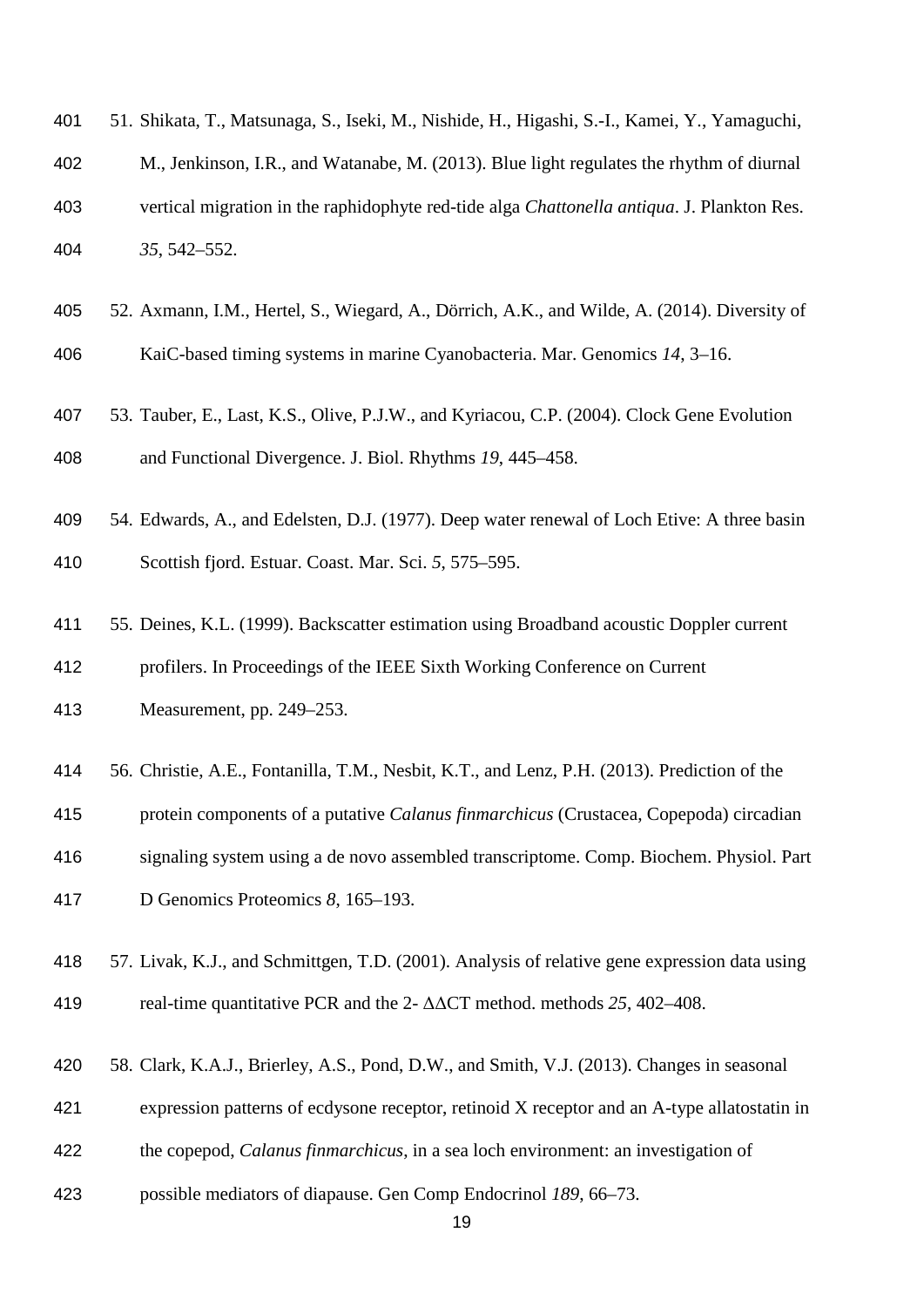- 59. R Development Core Team (2013). R: A language and environment for statistical computing. Vienna, Austria. URL http://www.R-project.org/.
- 60. Thaben, P.F., and Westermark, P.O. (2014). Detecting Rhythms in Time Series with
- RAIN. J. Biol. Rhythms *29*, 391–400.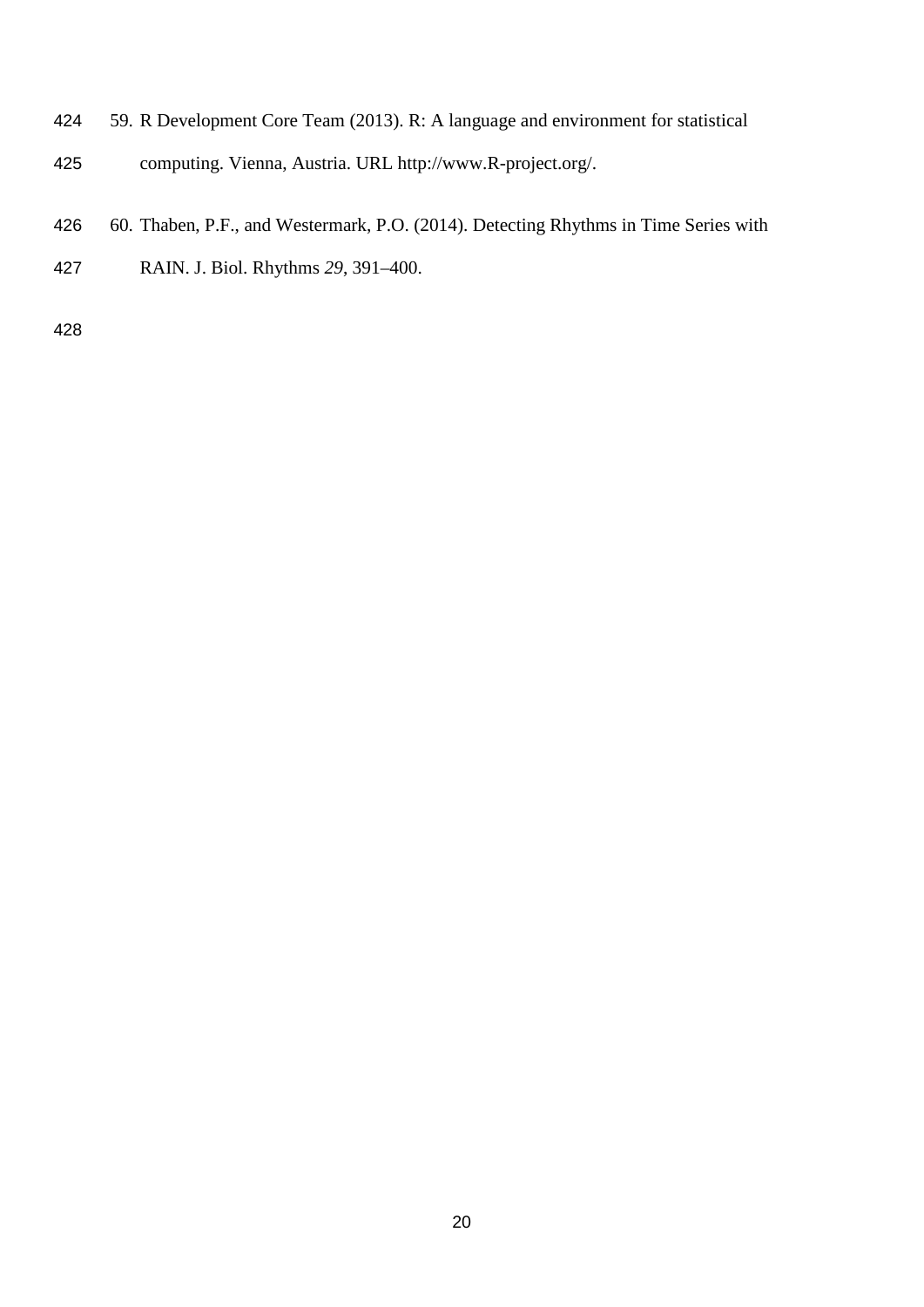Figure 1. Backscatter (Sv) profile at Bonawe deep, Loch Etive in May 2015. DVM rhythms had periods (*τ*) of 23.9 h and 24.0 h at 25 m and 90 m, respectively (TSA Cosinor analysis, 433  $4<sup>th</sup>-11<sup>th</sup>$  May). Color bars indicate local sunrise/sunset. 28 h field sampling is indicated by 434 white box. The sharp backscatter change at  $\sim$ 38 m is a measuring artefact caused by the two acoustic profilers. Sampling site and water column characteristics are detailed in Figures S1 and S2, respectively.

 Figure 2. DVM and respiration rhythms in the laboratory. (A): DVM. Depth of *C. finmarchicus* CV stages in 90 cm "DVM-columns" is shown. Data derived from video 440 recordings. Mean values  $(n = 4) \pm$  standard error of means (SEM) are shown. (B): 441 Respiration. Mean values ( $n = 6$ ) for each time point are shown. Due to the high sampling rate (5 min), error bars were removed for the sake of clarity. Color bars indicate (subjective) day 443 and night. For both phenotypes, the first day with natural light/dark cycle (LD, photoperiod = 16 h) and the two following days in constant darkness (DD) were analyzed separately, as indicated by the dashed grey line. Asterisks (\*) indicate significant 24 h rhythmicity. Sinusoidal curves (red) were fitted to illustrate the partially damped but still highly significant rhythms. For exact p-values see Table S1.

 Figure 3. Diel expression patterns of core clock genes in the laboratory (A-H) and in the field (I-P). Expression patterns were recorded in *C. finmarchicus* CV stages and the investigated genes were: *clock* (*clk*), *cycle* (*cyc*), *period1* (*per1*), *period2* (*per2*), *timeless* (*tim*), *cryptochrome2* (*cry2*), *clockwork orange* (*cwo*), and *vrille* (*vri*). Color bars indicate (subjective) day and night. In the laboratory experiments (A-H), rhythm analysis was done separately for LD (photoperiod = 16 h) and DD intervals as described in Fig.2. Per time point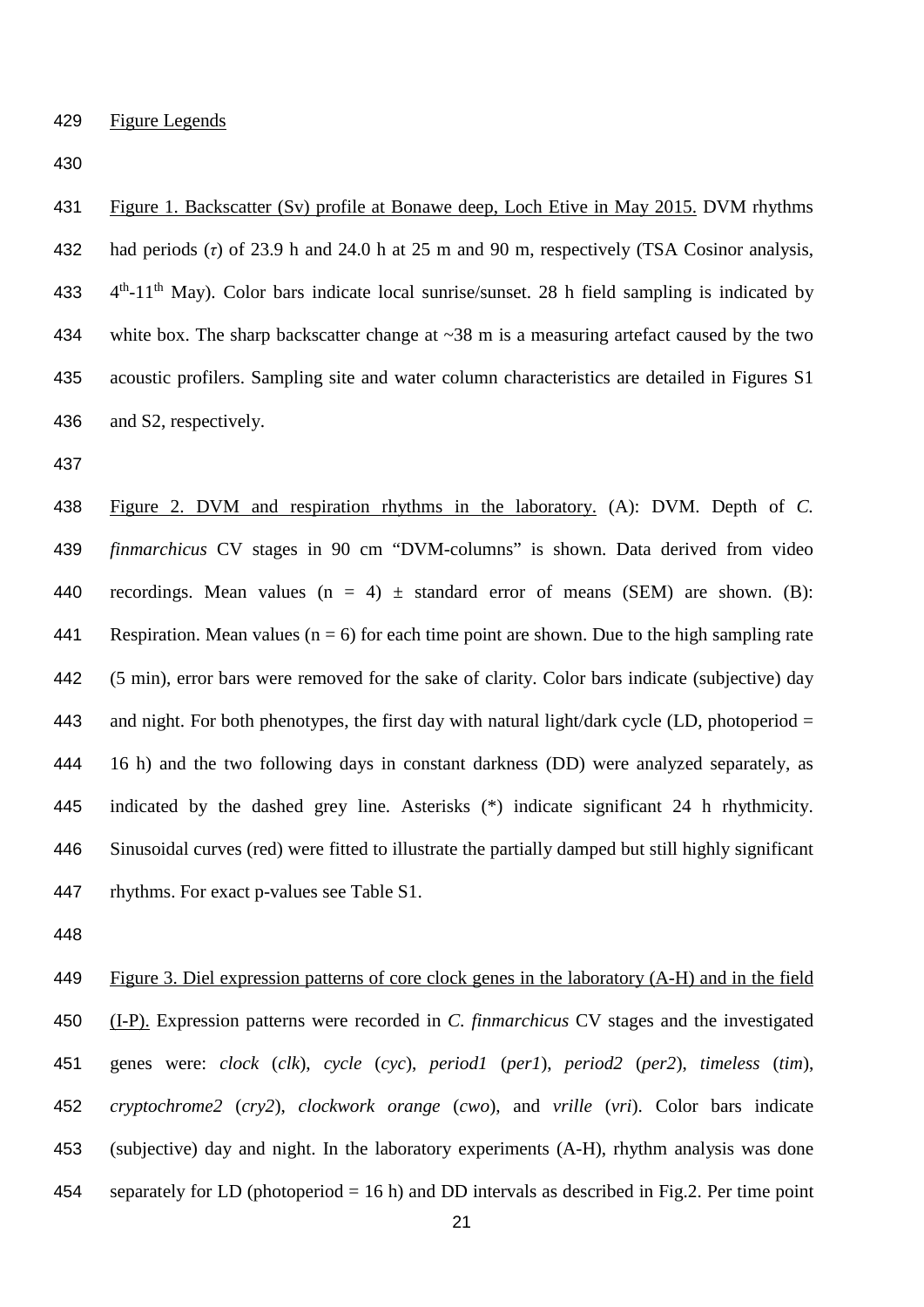455  $n = 10$  replicates were pooled from two identical experimental runs. In the field (I-P), samples 456 from 5-50 m (shallow) and 50-140 m (deep) were investigated (photoperiod = 16 h).  $n = 5$ 457 replicates per time point. Both, laboratory and field data was analyzed for rhythmic 458 expression using the R-package "RAIN". Asterisks (**\***) indicate significant 24 h rhythmicity. 459 Mean values  $\pm$  standard error of means (SEM) are shown. For exact p-values see Table S2.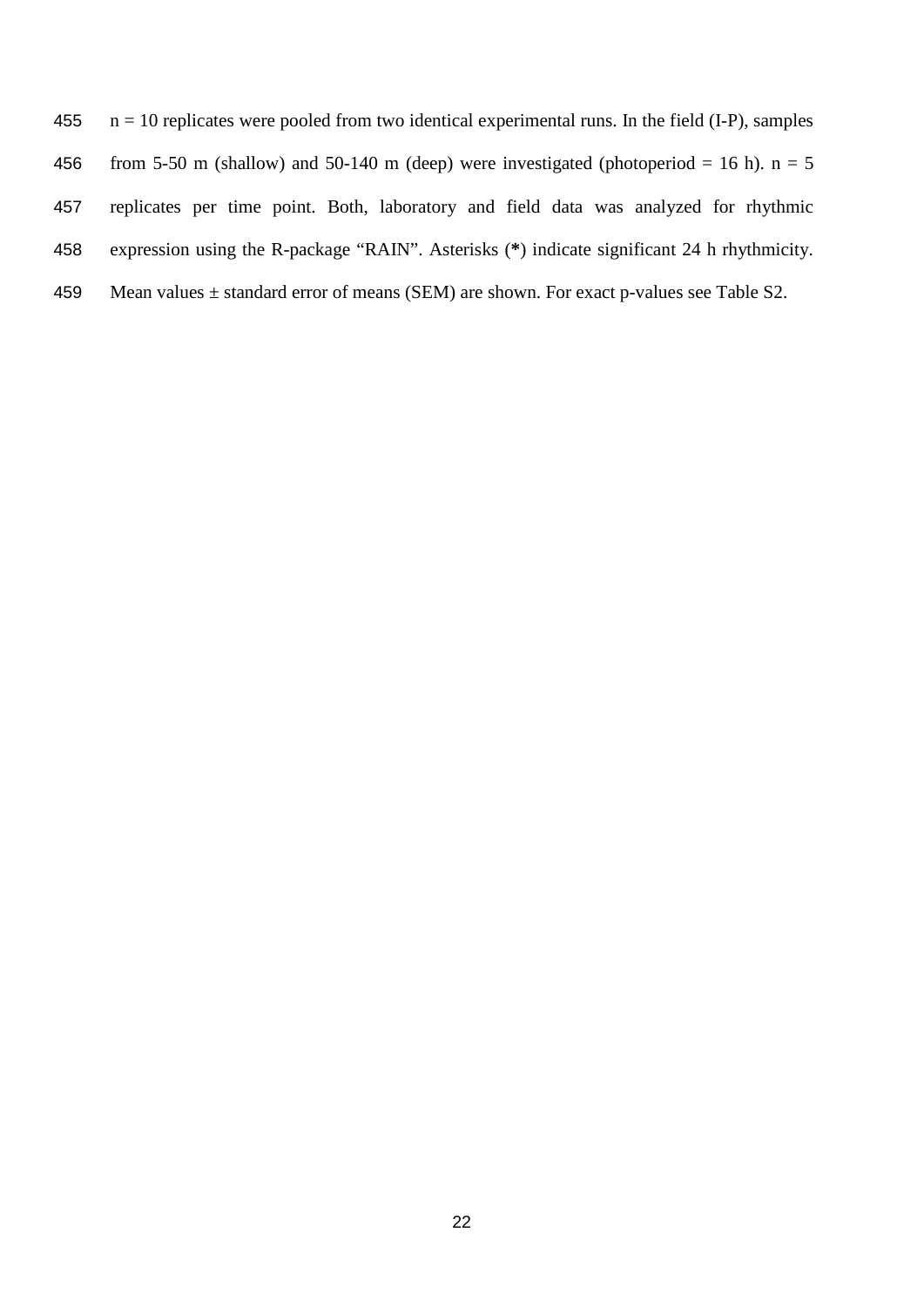### STAR★METHODS

#### CONTACT FOR REAGENT AND RESOURCE SHARING

 Further information and requests for resources and reagents, including the video material of 464 the DVM experiment, the sequences of custom Taqman<sup>®</sup> probes/primers and the RAIN rhythm analysis script, should be directed to and will be fulfilled by the lead author, Sören Häfker (shaefker@awi.de).

# EXPERIMENTAL MODEL AND SUBJECT DETAILS

 All investigations were performed on CV life stages of the copepod *Calanus finmarchicus* (Gunnerus, 1770). Copepods were collected at the sampling site Bonawe deep in Loch Etive, Scotland (Fig.S1) and laboratory experiments were performed at the Scottish Association for Marine Science (SAMS) at *in situ* temperature (10°C). During the transfer to the laboratory (max. 1.5 h) the copepods were kept dark and at in situ temperature. For the laboratory experiments filtered and UV-treated seawater was used that was pumped in from below a beach next to the institute. The water was adjusted to a salinity of 27.5 by adding Milli-Q 476 water to match the conditions at the sampling site in  $\sim$  50 m depth.

 Laboratory copepods were exposed to an *in situ* photoperiod of 16 h with a gradual change in light intensity and spectral compositions to simulate the natural conditions at 479 Bonawe deep in a depth of  $\sim 50$  m. From 4:00 (sunrise) on light intensity increased to  $\sim 5.5$  Lux at noon measured right above the water surface. During this time color temperature shifted from initial 15460 K to 13780 K at noon. The decrease in the afternoon mirrored the morning increase resulting in complete darkness at 20:00 (sunset). To create these light conditions, a programmable LED-system was used (Mitras Lightbar oceanic blue / ProfiLux 3.1T control unit, both GHL Advanced Technology GmbH, Germany).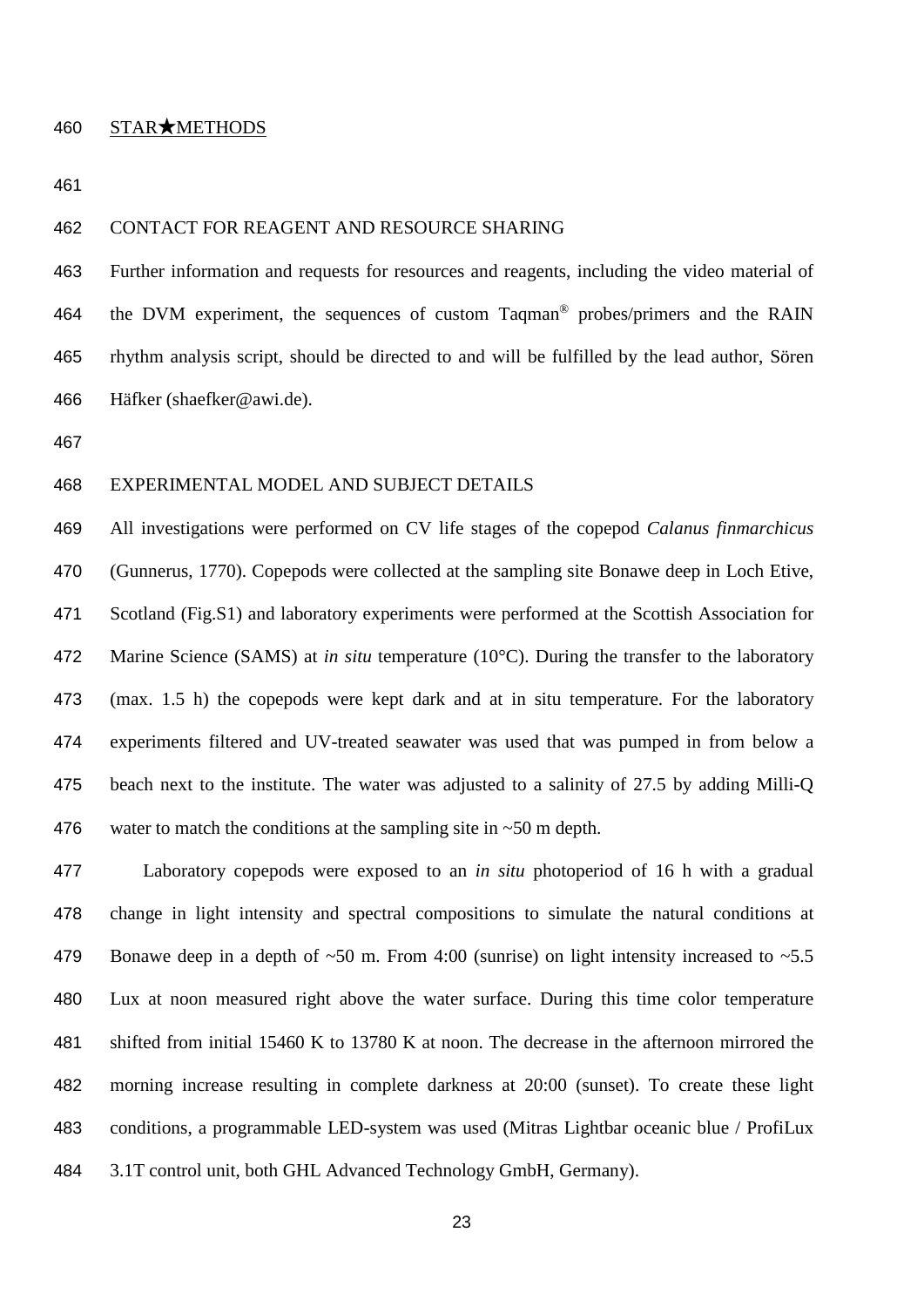#### METHOD DETAILS



489 Loch Etive is a sea loch at the western coast of Scotland, UK (56°45<sup> $\gamma$ </sup>N, 5°18<sup> $\gamma$ </sup>W). It is 490 connected to the open ocean by a sill with a width of 200 m and  $\sim$ 7 m water depth and has another sill with ~13 m depth further up the loch [54]. Beyond the second sill there is the upper main basin with the deepest point of the loch (Bonawe deep, ~145 m) where all samplings were done (Fig.S1). The sills limit the water exchange leading hypoxic conditions in the deeper layers of the upper basin. Turnover events occur during the strongest spring tides in spring/autumn, but are irregular and only happen every few years [54].

496 During the sampling of the 28 h field time series at Bonawe deep ( $6<sup>th</sup>/7<sup>th</sup>$  May 2015) the water column parameters salinity, temperature, oxygen concentration and Chlorophyll a (Chl a) fluorescence were recorded by a conductivity-temperature-depth (CTD) profiler (SBE 19plus V2 SeaCAT Profiler, Sea-Bird Electronics, USA). The water column was 500 characterized by an approx. 5 m thick surface layer with a low salinity  $\leq$ 20 psu (Fig.S2). From 501 5 m on salinity gradually increased to 27 at ~50 m and showed only a minor increase below this depth. Temperature from the surface to 26 m depth ranged between 8.3°C and 8.9°C. 503 Below 26 m temperature sharply rose to a maximum of 12.2°C at 50 m depth before gradually decreasing to 10.4°C at 90 m and below (Fig.S2). The deeper layers of Bonawe deep were 505 hypoxic during the sampling. From the surface to 26 m depth oxygen concentrations was  $\geq 8.5$ 506 mg  $O_2*L^{-1}$  before sharply decreasing to 3.6 mg  $O_2*L^{-1}$  at 40-43 m depth (Fig.S2). Oxygen 507 concentration then continued to gradually decreased to values  $\leq 1.6$  mg O<sub>2</sub>\*L<sup>-1</sup> in ~80 m depth 508 and below. Chl a fluorescence was high in the upper 10 m  $(4{\text -}16 \text{ mg}^* \text{m}^{-3})$ , showed a second, much smaller maximum at ~25 m and then quickly diminished with depth (Fig.S2). The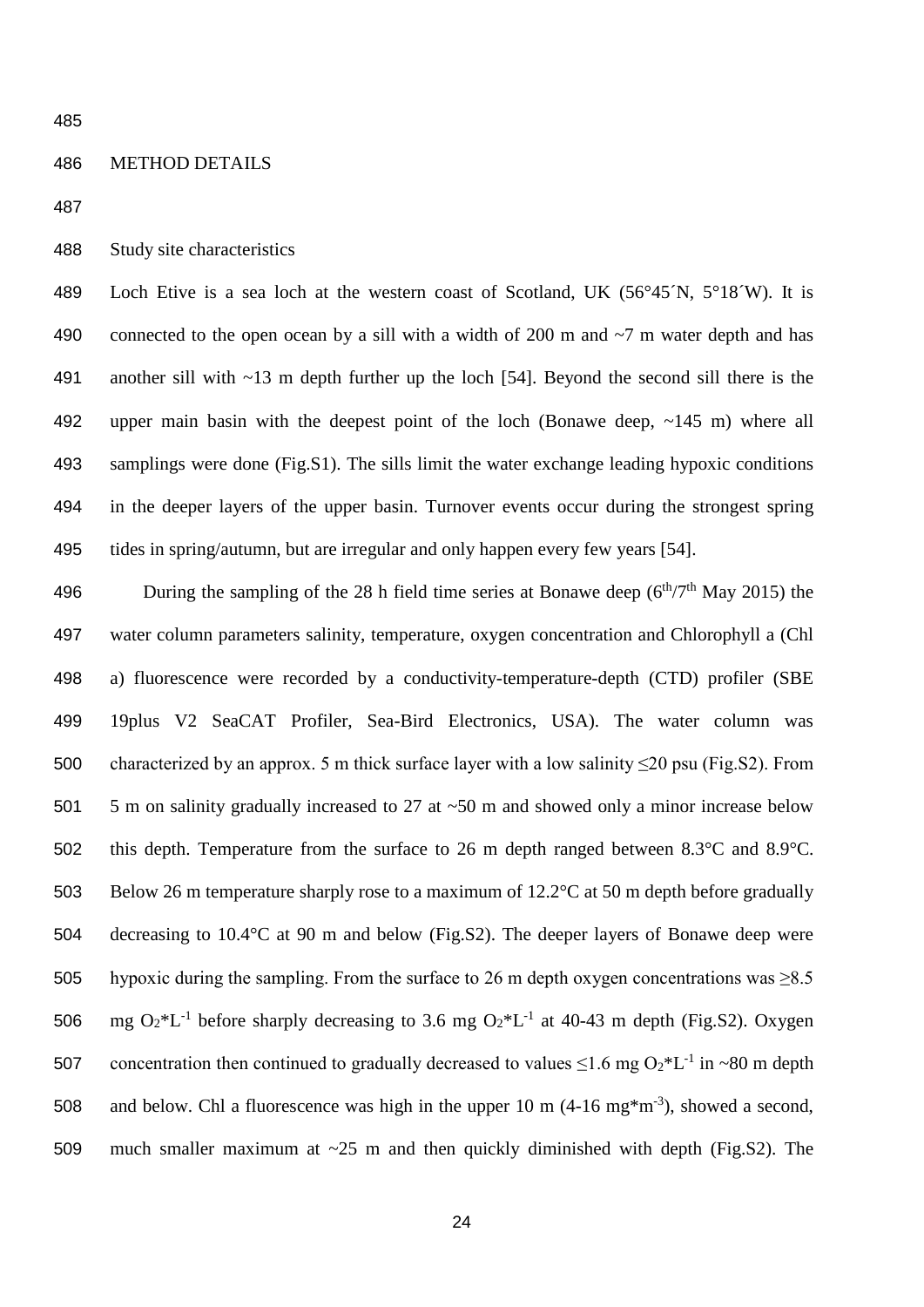conditions were similar in spring 2016 when animals for laboratory experiments on DVM and respiration were collected (data not shown).

Vertical migration in the field

 A mooring was deployed close to Bonawe deep (depth: ~135 m) in March 2015 (Fig. S1). The mooring was equipped with two acoustic Doppler current profilers (ADCPs) pointing upwards at 120 m and 45 m depth. The RDI 300 kHz ADCPs have been employed successfully in making biological observation of zooplankton migrations [14,15]. ADCP data were checked for quality using the RDI correlation index (a measure of signal to noise ratio) and absolute volume backscatter (Sv, measured in decibels, dB) was derived from echo intensity following the method described in Deines [55] with derived acoustic mean volume backscattering strength (MVBS). Acoustic data was analyzed via population mean TSA Cosinor analysis for backscatter rhythmicity in 25 m an 90 m depth (time series analysis 523 [TSA] Cosinor 6.3 package). For the period  $4<sup>th</sup>$  to  $11<sup>th</sup>$  May 2015 significant backscatter 524 rhythmicity could be detected in both, the shallow (45 m,  $\tau$  = 23.9 h, % model fit = 49.6) and 525 the deep layer (125 m,  $\tau = 24.0$  h, % model fit = 33.3). Tests on tidal (~12 h) and lunar (24.8 h) rhythms did not produce any significant rhythmicity.

Field time series

529 Samples were collected at Bonawe deep on the  $6<sup>th</sup>/7<sup>th</sup>$  May 2015 starting at 11:00 and continuing in 4 h intervals until 15:00 of the next day, resulting in a total of eight time points over a period of 28 hours. At each time point a WP2-net (200 µm mesh size, Hydro-Bios GmbH, Germany) was towed vertically through the water column to collect animals from 5- 50 m depth and 50-140 m depth, respectively. Generally, the upper 5 meters of the water column were excluded to avoid hypoosmotic stress for the copepods. Upon retrieval of the 535 net, the sample was immediately (within 1 min) transferred into RNA later<sup>®</sup> stabilizing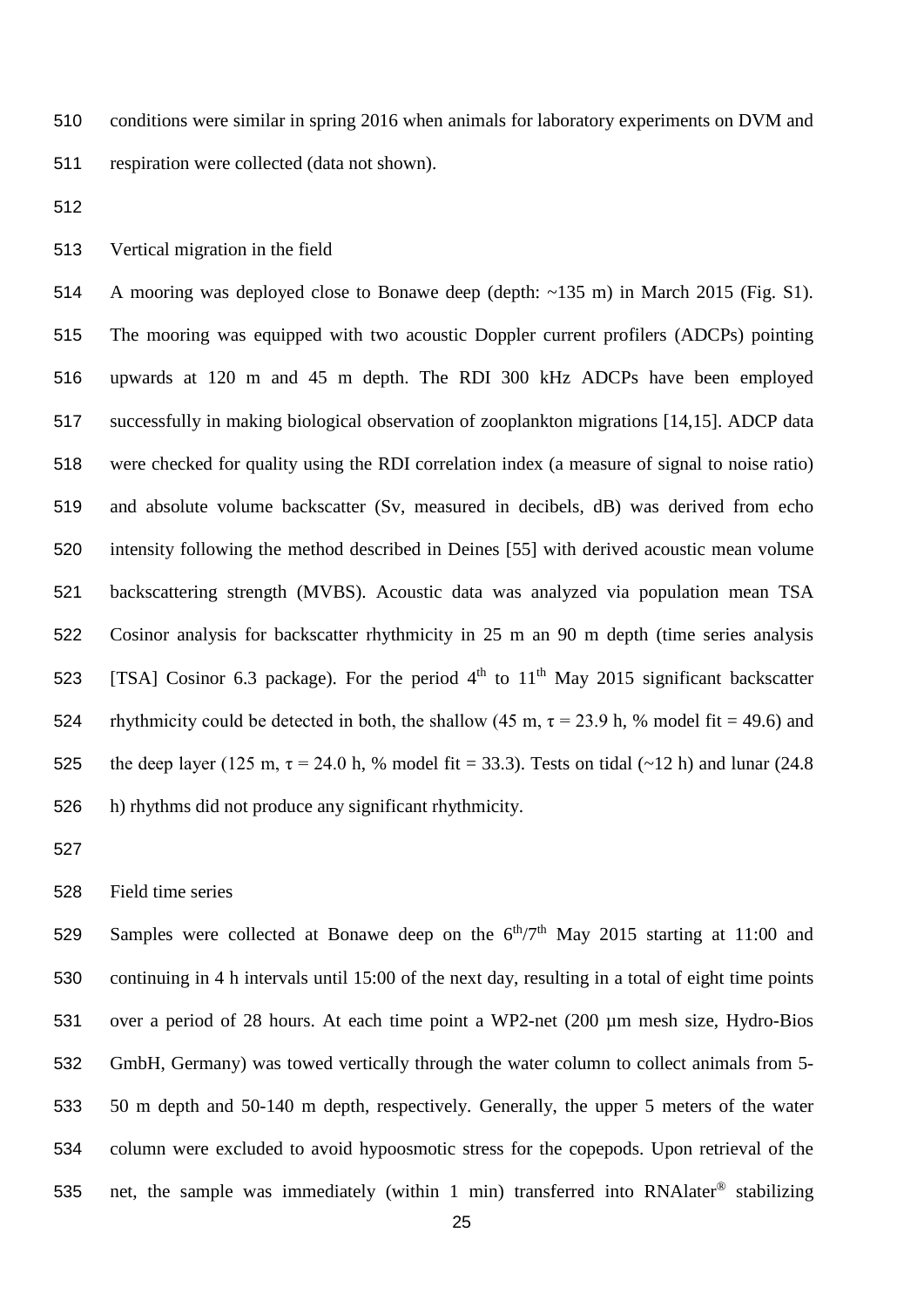solution (Ambion, UK) for later gene expression analysis (see below). A possible sample contamination by the congener species *C. helgolandicus* is unlikely due to its limited tolerance to low salinities and the brackish conditions in the loch [25].

DVM experiment

 To investigate the diel vertical migration (DVM) behavior, copepods were incubated in four so-called DVM-columns made out of acrylic glass (10\*8\*90 cm lxwxh, 7.2 L). Animals were 543 collected on the 3<sup>rd</sup> June 2016, sorted, and per column 50 *C. finmarchicus* CV stages were incubated for a total of three days (LD-DD-DD, photoperiod = 16 h). The columns were vertically divided into six 15 cm increments and each layer was filmed with a surveillance cameras equipped with filters excluding visible light (SK-B140XP/SO, Sunkwang Electronics, South Korea). Infrared lights were used to illuminate the columns without disturbing the animals. Copepod abundance per layer was then counted by three different persons from the recorded video material at 1 h intervals. For every column, there was a certain fraction of copepods which was inactive and never left the bottom layer of the column. These animals were excluded from statistical analysis by determining the lowest number of copepods in the bottom layer over the course of the experiment for each column, respectively. This number was then defined as zero for the respective column.

 Copepods were not fed during the DVM experiments to avoid particle accumulation at the bottom, which could have affected vertical distribution. At the end of the experiment a vertical oxygen profile was recorded using an oxygen tipping probe (PreSens GmbH, 557 Germany). There was a weak (<6%), gradual decrease in oxygen from 9.27 mg  $O_2*L^{-1}$  near 558 the surface to 8.75 mg  $O_2*L^{-1}$  close to the bottom.

Respiration experiment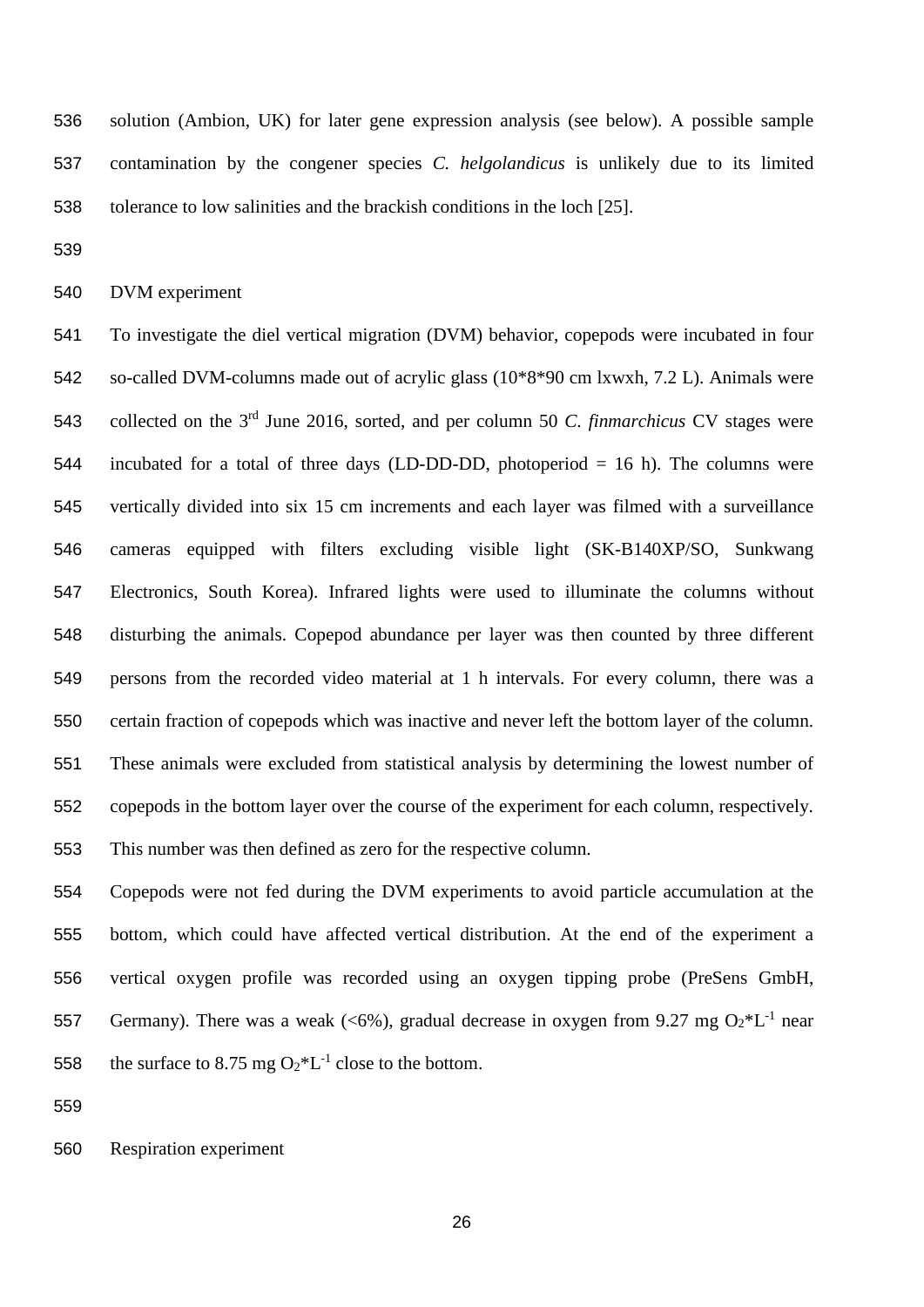561 Copepods collected on the  $23<sup>rd</sup>$  June 2016 and sorted for C. finmarchicus CV stages were distributed to six glass bottles (305 mL) with filtered (0.2 µm) and UV-treated seawater which had been air-equilibrated for >1 h (10 animals per bottles). Two additional bottles without animals served as controls. Bottles were closed tightly without any air bubbles inside and incubated for three days (LD-DD-DD, photoperiod = 16 h). Oxygen content was measured using oxygen-sensitive sensor spots and monitoring equipment (OXY-4, PreSens GmbH, Germany). A moving average over 12 h was calculated to remove the trend of gradually decreasing oxygen within the bottles and to reveal underlying rhythmic oscillations. A simple inverse correlation between oxygen content and animal oxygen consumption was assumed. 570 As the moving average is based on comparing  $O_2$ -levels between time points, the resulting relative change in oxygen consumption is dimensionless. Data was binned to 1 h intervals for rhythm analysis (see below).

## Gene expression experiment

575 Copepods were collected on the  $22<sup>nd</sup>$  May 2015 in 10-60 m depth. In the laboratory the animals were evenly distributed to 19 buckets filled with 20 L seawater. At midnight the sampling started by pouring the animals from the first, randomly chosen bucket through a 578 sieve and fixing them in RNAlater<sup>®</sup>. Every 4 h another bucket was sampled accordingly resulting in a total of 19 time points over a period of three days (72 h). On the first experimental day (0-24 h) the animals were exposed to a natural light/dark regime (LD, see above) while they were kept in constant darkness (DD) on the second and third day (24-72 h). Copepods were fed with phytoplankton (Shellfish Diet 1800, Reed Mariculture Inc., USA) in 583 4 h intervals. A constant food concentration of  $\sim 200 \text{ µg C*L}^{-1}$  was maintained to avoid starvation effects while not introducing a new *Zeitgeber*. The experiment was repeated in the 585 same way (LD-DD-DD) with copepods collected on the  $29<sup>th</sup>$  May 2015 and the data of both runs was pooled.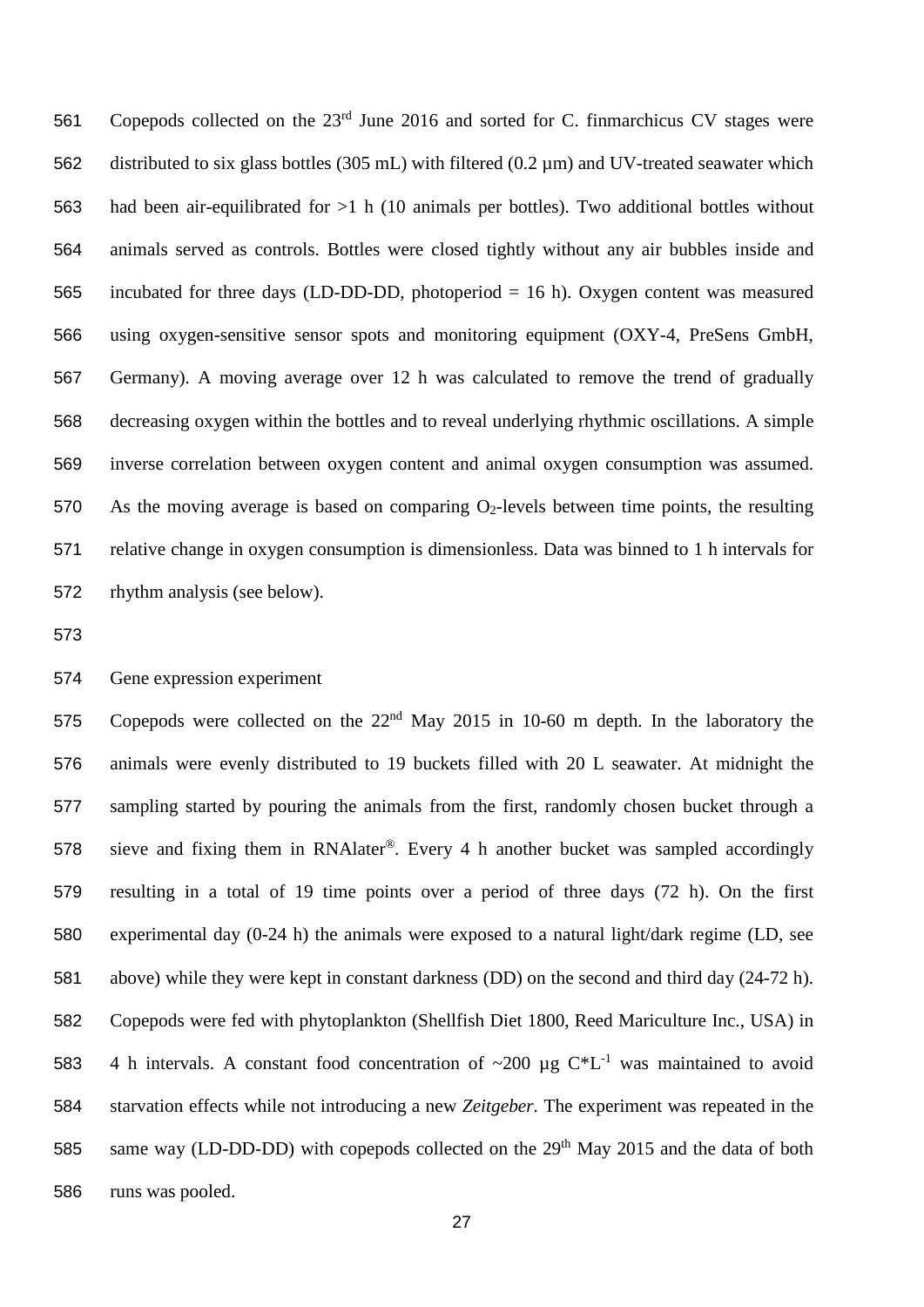# Gene expression analysis

 Gene sequences were taken from an Illumina transcriptome of *C. finmarchicus* [23]. Core clock and associated genes had been previously annotated by Christie et al. [56]. Housekeeping genes were newly annotated from the respective transcriptome. All gene annotations were verified via blastn against NCBI database (see Tab.S2 for accession numbers). They were then investigated for common protein domains via blastx and were checked for palindromic sequences and repeats via Oligoanalyzer 3.1 (http://eu.idtdna.com/calc/analyzer) and RepeatMasker 3.0 (http://www.repeatmasker.org/cgi- bin/WEBRepeatMasker). Binding regions for probes and primers were placed in sequence intersects that were specific for the respective genes (checked via blastn).

598 To measured gene expression, copepods were sorted in cooled RNA later<sup>®</sup>  $(4^{\circ}C)$  using dissecting microscopes. *C. finmarchicus* CV stages were pooled in groups of 15 copepods and 600 RNA was extracted using the RNeasy<sup>®</sup> Mini kit (Quiagen, Netherlands). β-mercaptoethanol was added to the lysis buffer (0.14 M) as recommended for lipid-rich samples. DNA residues were removed with the TURBO DNA-free kit (Life Technologies, USA) and RNA was checked for concentration and purity (Nanodrop 2000 Spectrophotometer, Thermo Fisher Scientific, USA) as well as possible degradation (2100 Bioanalyzer / RNA 6000 Nano Kit, Agilent Technologies, USA). RNA was then converted to cDNA using RevertAid H Minus Reverse Transcriptase (Invitrogen GmbH, Germany). Gene expression was analyzed by real-607 time quantitative PCR (ViiA<sup>TM</sup> 7, Applied Biosystems, USA) using custom-designed 608 Taqman<sup>®</sup> low-density array-cards (Applied Biosystems, USA). The list of investigated genes included eight core clock genes, five clock-associated genes, one gene involved in clock entrainment via light, and 3 housekeeping genes (see Tab.S2). Gene expression levels were normalized against the geometric mean of the housekeeping genes *elongation factor 1 α*, *RNA polymerase* and *actin* using the  $2^{-\Delta\Delta CT}$ -method developed by Livak & Schmittgen [57].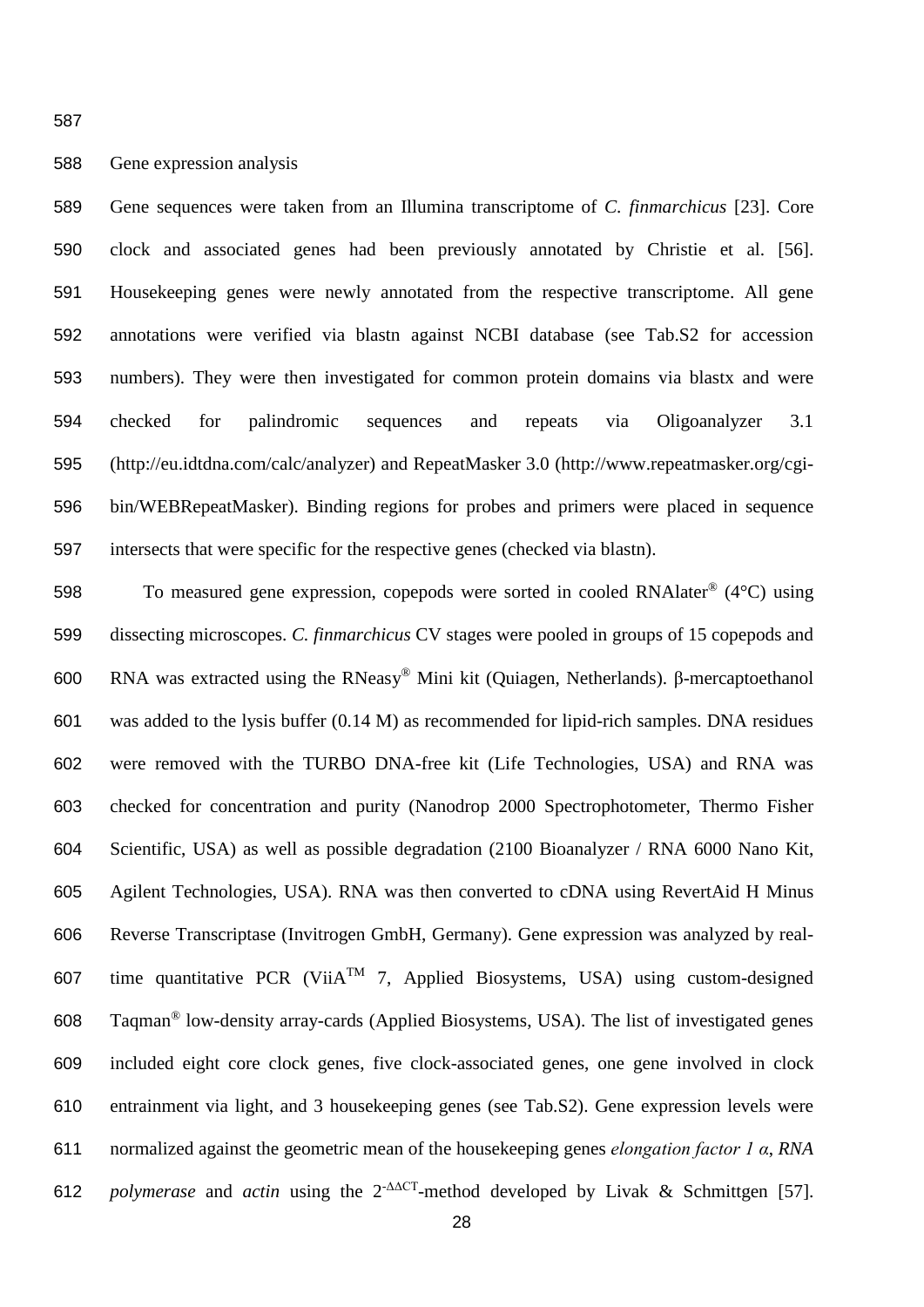Housekeeping genes were chosen based on expression stability over the 24 h cycle, expression level relative to other investigated genes and the findings of previous studies [58]. For both experimental runs, five replicates were analyzed per time point. As there were no visible differences between the first and the second run, the datasets were pooled and treated 617 as one resulting in  $n = 10$  replicates per time point. For the 28 h field time series,  $n = 5$  replicates were analyzed per time point and depth. Shallow and deep samples were normalized against housekeeping genes together to ensure comparability of expression levels between depths.

# QUANTIFICATION AND STATISTICAL ANALYSIS

 Datasets of DVM, respiration and gene expression were investigated for 24 h rhythmicity in RStudio (version 0.99.442, [59]) using the RAIN-package. RAIN was specifically designed to detect (circadian) rhythms in biological datasets independent of waveform by using a non- parametric approach [60]. For the 28 h field time series from May 2015, each depth 627 (shallow/deep,  $n = 5$ , respectively) was analyzed separately as one dataset. In the laboratory 628 experiments ( $n = 10$ ), the first 24 h interval (LD) was analyzed separately from the following 48 h interval (DD). The time point at midnight between the two intervals (LD/DD) was used in both analyses. Due to the limited computing capacity of RAIN and the large amount of data 631 from the DVM ( $n = 4$ ) and respiration experiments ( $n = 6$ ), the mean values were used to analyses rhythmicity for the 48 h DD interval of these experiments. Thus, to increase the confidence in the obtained results, each DD day in the DVM and respiration experiment was also analyzed individually using the respective replicates (see Tab.S1).

 For the analyses of DVM and respiration data, an α of 0.05 was used (Tab.S1). For the gene expression analyses, a p-value <0.001 was considered significant to account for the testing of multiple genes (Tab.S2). Graphs were created with SigmaPlot (v. 12.5).